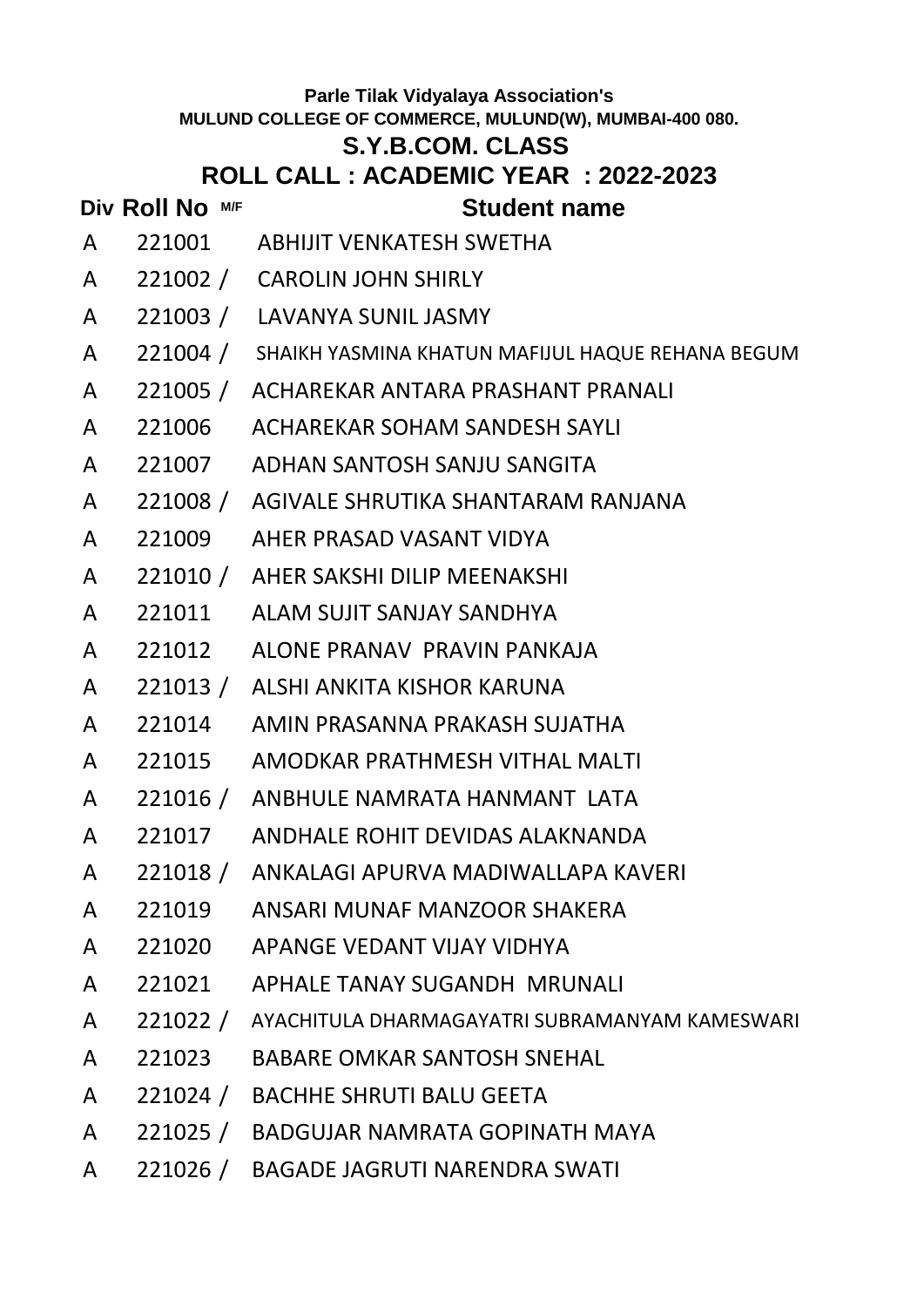### **S.Y.B.COM. CLASS**

## **ROLL CALL : ACADEMIC YEAR : 2022-2023**

- A 221027 BAMBALE VAIBHAV ASHOK SANGITA
- A 221028 BAMBARDEKAR DUSHYANT DILIP SNEHA
- A 221029 / BAND AVANI PRANIL PRAJAKTA
- A 221030 / BANDEKAR BHAGYASHREE KIRAN HEMANGI
- A 221031 / BANDEKAR KOMAL DIPAK PALLAVI
- A 221032 / BANGERA LATASHA NITHIN GEETA
- A 221033 / BANGERA NIDHI SURESH PRABHA
- A 221034 / BANGI MARIYA AZIM DILNAWAZ
- A 221035 / BANKAR YASHSHREE GANESH USHA
- A 221036 BARAVKAR SHUBHAM RAJARAM BHARATI
- A 221037 / BARIYA PRIYANKA DHIRENDRA SARITA
- A 221038 / BAVDHANE ASMITA SHANTARAM ARCHANA
- A 221039 / BAVISKAR NIKITA DATTATRAY ARUNA
- A 221040 BEHEL YOHIT GIRISH JIGNASA
- A 221041 / BERA MANIKA ASHOKE MAMATA
- A 221042 / BHABAL AKSHATA MANOHAR MANALI
- A 221043 / BHAGAT GAYATRI SUDHIR KULVINDER
- A 221044 BHAGAT TEJAS UTTAM VIDYA
- A 221045 / BHANGARE TANUSHREE AJAY NEHA
- A 221046 / BHANUSHALI MANALI SHANKAR SHEETAL
- A 221047 / BHANUSHALI PARISHMA SURESH PARUL
- A 221048 BHANUSHALI TIRTH SUNIL JIGNA
- A 221049 BHAT SHIVAM SUNIL POOJA
- A 221050 BHOGATE PARTH PRAMOD KSHIPRA
- A 221051 / BHOIR DIKSHA ANIL VARSHA
- A 221052 / BHOIR SHREYA KASHINATH YOGITA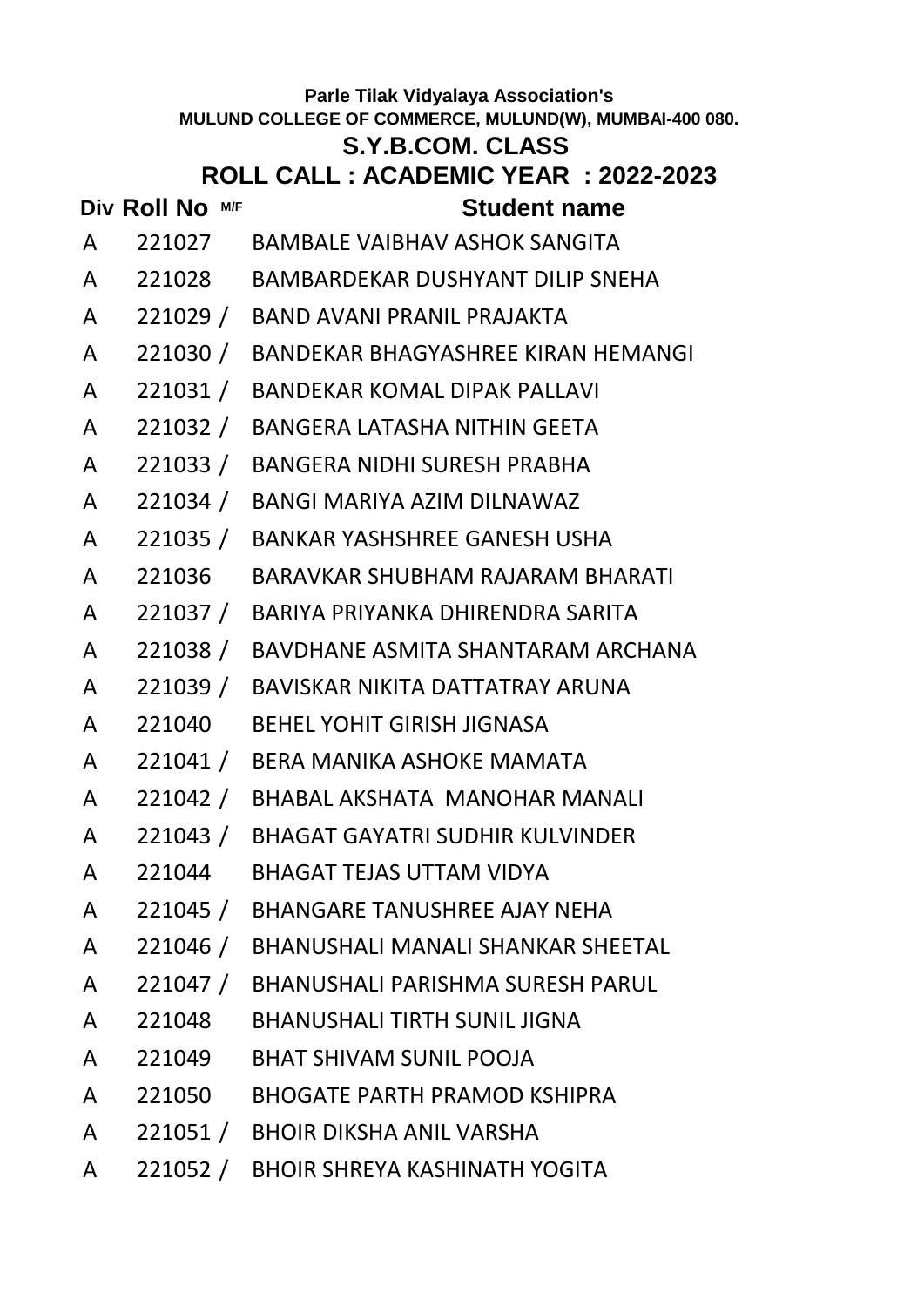# **Div Roll No M/F Student name S.Y.B.COM. CLASS ROLL CALL : ACADEMIC YEAR : 2022-2023** A 221053 BHOLE GAURAV NITIN NILAM A 221054 / BHOR DIVYA BHAGWAN RUPALI A 221055 / BHOSALE ASMITA SURESH MAYA A 221056 / BHOSALE SAKSHI RAJESH NISHA A 221057 / BHUSHAN DRISHTI DEEP NISHA A 221058 / BIND SONIYA SHYAMCHANDRA SARITA A 221059 BIRARI YASH KRISHNA NIRMALA A 221060 BIRHADE RUNAL DEVIDAS PRATIBHA A 221061 BODWANI AMRIT KAMAL RESHMA A 221062 / BOMBE HEMANGI TUKARAM KAMAL A 221063 BORHADE JAYESH CHANDRAKANT VANDANA A 221064 BORLIKAR ATHARVA GIRISH GIRIJA A 221065 CHANDRA SUNNY BHARAT LATA A 221066 / CHANDUGADE DISHA RAJESH SMITA A 221067 CHAUDHARI KRISHNA DILIP MAMATA A 221068 / CHAUDHARI PRACHI ASHOK SUNITA A 221069 / CHAUDHARI RUTUJA NARENDRA MANISHA A 221070 / CHAUS RIZA RAEES RUMANA A 221071 / CHAVAN AMRUTA SUNIL JAYASHREE A 221072 CHAVAN DEV GANESH SMITA A 221073 CHAVAN PRATHAM SHAILESH SAYALI A 221074 / CHAVAN SAKSHI SANTOSH SMITA A 221075 / CHAVAN SAYALI VIJAY SUNITA A 221076 CHAVAN SHOUNAK NARESH KALYANI A 221077 CHAVAN SOHAM SANJAY SAYALI

A 221078 / CHEJARA KIRTI RAMGOPAL MADHULIKA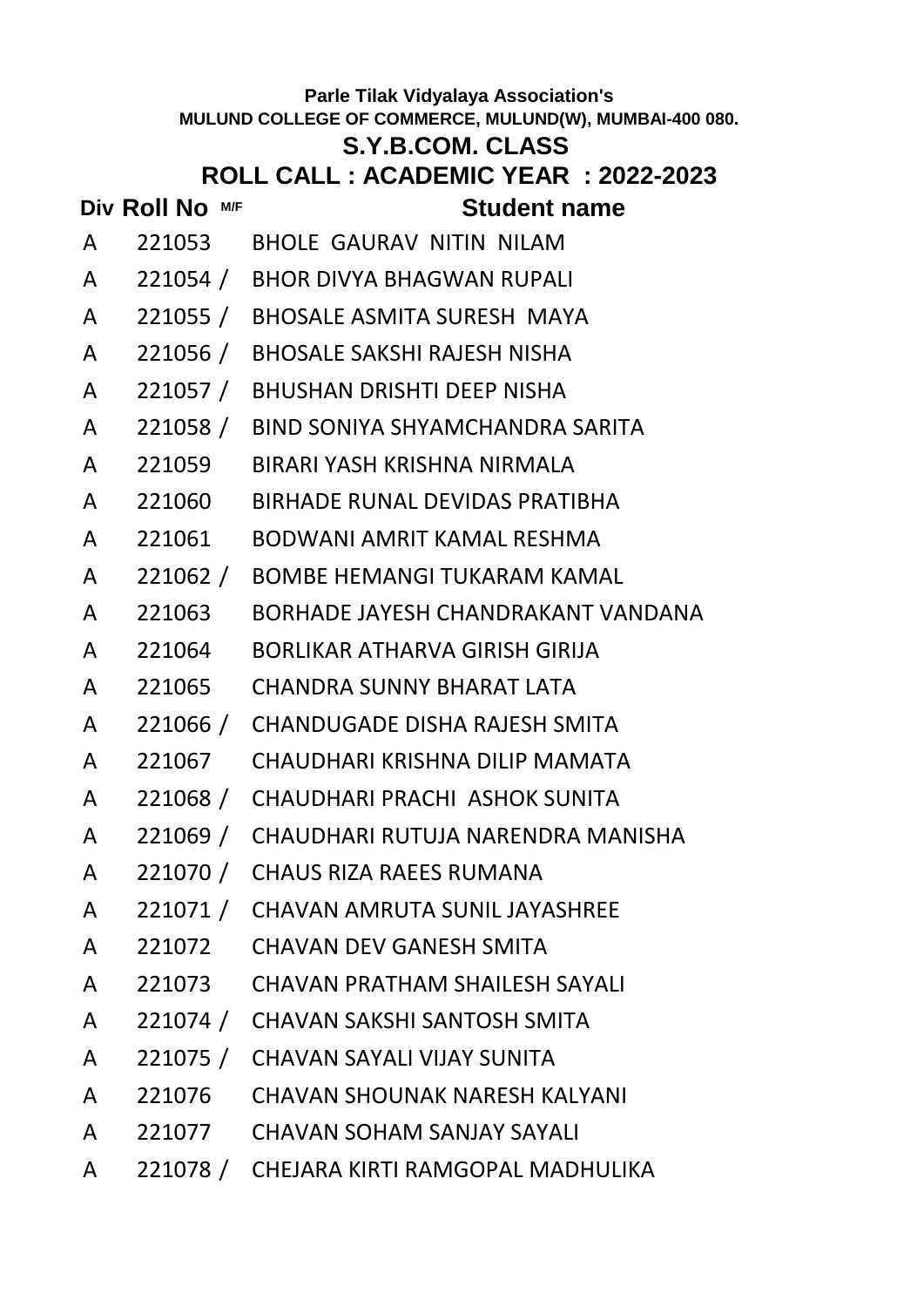### **S.Y.B.COM. CLASS**

- **Div Roll No**  $MF$  **Student name**
- A 221079 CHHAJER AKSHAY MADANLAL CHANDRA
- A 221080 CHHATPAR PRATHAMESH MANISH BHAVESHA
- A 221081 CHHEDA SMEET VINOD PREETI
- A 221082 / CHIDAPAREDDI AKSHITA SHIVAJI JAYALAKSHMI
- A 221083 / CHIDAPAREDDI KRISHNAVENI LAAVUDU LAXMI
- A 221084 CHIKANE TANISH NAMDEV PRATIBHA
- A 221085 / CHIPLUNKAR JANHAVI JAYWANT RUPALI
- A 221086 / CHIVATE NIHIRA JITENDRA SUJATA
- A 221087 / CHOUDHARY DIVYA RAJENDRA SNEHAL
- A 221088 / DABHADE YOGESHRI YASHWANT MANDAKINI
- A 221089 DAGALE ADITYA BALU SANGITA
- A 221090 / DALAL OJASHREE MAHESH MANSI
- A 221091 / DALMEIDA MYRAH LANCY TEENA
- A 221092 / DALVI JANHAVI VITTHAL VAISHALI
- A 221093 / DALVI MANSI CHANDRAKANT CHARUSHILA
- A 221094 / DAMLE AISHWARYA SHANKAR JYOTI
- A 221095 / DARDA HARPREET HIRALAL SANGEETA
- A 221096 DARGODE ATHARVA HEMANT MANISHA
- A 221097 / DARPE HARSHADA ARVIND ARCHANA
- A 221098 / DAS POONAM MINTU APARNA
- A 221099 / DAS SHIVANI PRASHANT ARATI
- A 221100 DESAI RISHI ANIL CHETNA
- A 221101 / DESAI SANIKA NITIN NITISHA
- A 221102 / DESHMUKH AMRUTA SUNIL SUNITA
- A 221103 DESHMUKH NISHANT KRISHNA SUNITA
- A 221104 DESHMUKH PRAVIN GANPAT SUNITA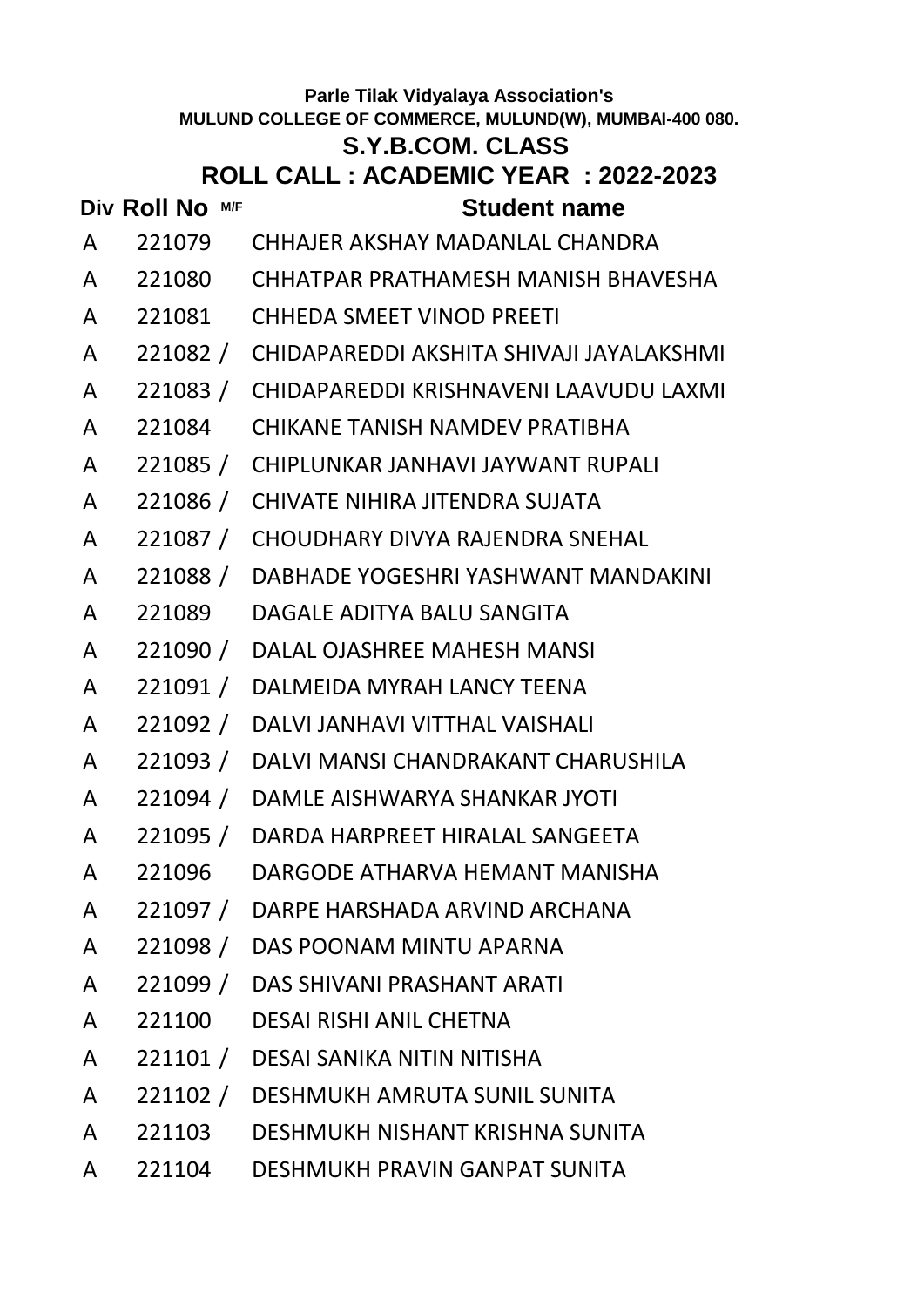### **S.Y.B.COM. CLASS**

|              |                 | U. I .D.VUIII. VLAJJ                                |
|--------------|-----------------|-----------------------------------------------------|
|              |                 | ROLL CALL : ACADEMIC YEAR : 2022-2023               |
|              | Div Roll No M/F | <b>Student name</b>                                 |
| A            |                 | 221105 DEVANGA CHETTIAR NARESHRAJ MURUGESAN RUKMANI |
| $\mathsf{A}$ |                 | 221106 / DHAGE SAKSHI VIJAY SUREKHA                 |
| $\mathsf{A}$ |                 | 221107 / DHANAVADE SHRUTI PRADIP PRANALI            |
| A            |                 | 221108 DHANAWADE ADITYA DEVANAND JYOTI              |
| A            |                 | 221109 DHANESHWAR ARYAN PRASHANT SHASHIKALA         |
| A            |                 | 221110 / DHARAP ANUSHKA RAJESH SUCHITA              |
| A            |                 | 221111 DHONGADE KAUSTUBH VASANT BHARATI             |
| A            |                 | 221112 DHOTRE MANTHAN BHAGWAN CHANDRABHAGA          |
| A            |                 | 221113 / DHURE RIDDHI KISHOR KOMAL                  |
| A            |                 | 221114 / DIGE VIDHI VIKAS SHRADDHA                  |
| A            |                 | 221115 DODHIA AVAN ALKESH SUSHMA                    |
| A            |                 | 221116 / DOSHI PRANSHI PANKAJ SANGEETA              |
| A            |                 | 221117 GUPTA ABHAY ARVIND REENA                     |
| A            |                 | 221118 / HARCHILKAR TANMAYEE VIVEK PRACHITI         |
| A            |                 | 221119 KADAM AAKASH ANIL ANITA                      |
| A            |                 | 221120 / MANE SWATI SOMNATH MANISHA                 |
| A            |                 | 221121 PATEL ISHAN NANDKISHOR DRAUPADI              |
| B            | 221201          | DUBEY RISHEE RAJESH MANJU                           |
| B            |                 | 221202 / DUMBRE AKSHATA SANTOSH LATA                |
| B            |                 | 221203 / ETORIYA TEENA MAHESHKUMAR GAYATRI          |
| B            |                 | 221204 FERNANDES TSERING LISBON PASANG              |
|              |                 |                                                     |

- B 221205 / FUTANE ANKITA ASHOK NIRMALA
- B 221206 / GABHALE ISHA VITTHAL NIRMALA
- B 221207 / GADE PRAJAKTA SURENDRA MANISHA
- B 221208 GADGE PRATHAMESH DHANANJAY SAVITA
- B 221209 GADHIA DEEP RAJESH KIRTI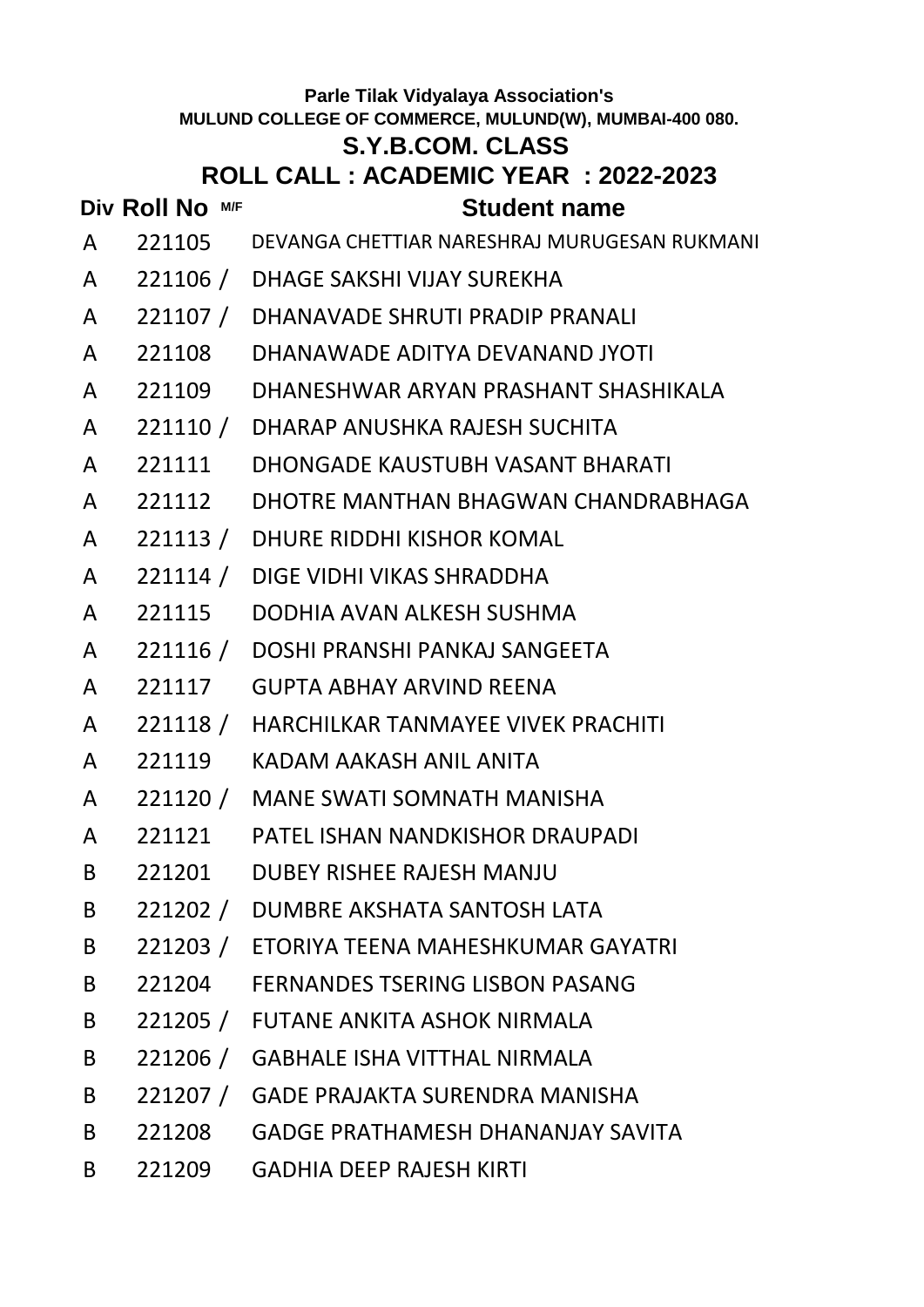# **S.Y.B.COM. CLASS**

## **ROLL CALL : ACADEMIC YEAR : 2022-2023**

- B 221210 / GADKARI TANISHA MANOJ MANSI
- B 221211 / GAICHOR SAKSHI KASHIRAM ANITA
- B 221212 / GAIKAR SANIKA PRAKASH POOJA
- B 221213 / GAIKWAD EKTA JITESH VIJAYA
- B 221214 / GAIKWAD MANSI MAHIPAL SUREKHA
- B 221215 / GAIKWAD PRAGATI VIJAYKUMAR SAVITA
- B 221216 / GAIKWAD SAKSHI RAJENDRA USHABAI
- B 221217 / GAIKWAD TANVI SURYAKANT BHARATI
- B 221218 / GALA RIYA HARESH VARSHA
- B 221219 / GALA VRUTI VIJAY NIRMALA
- B 221220 / GAMBHIR KHUSHI KISHOR ASHWINI
- B 221221 GANDHI ADITYA RAHUL REENA
- B 221222 / GAONKAR ANUSHKA LILADHAR PALLAVI
- B 221223 GAONKAR ROHIT UMESH AARTI
- B 221224 / GARG MIHIKA VINOD PRAGATI
- B 221225 / GARUD DAIVSHREE GORAKH MANGAL
- B 221226 GATHE VEDANT KAMLESH PRATIMA
- B 221227 / GAUR MANSI ASHOKKUMAR MONIKA
- B 221228 GAURI SIDDHARTH LALCHAND PUSHPA
- B 221229 GAVELKAR SWAPNIL SANDEEP SWAPNALI
- B 221230 / GAWADE ARYA MAHESH CHITRA
- B 221231 GAWADE VAIBHAV RAJENDRA SUJATI
- B 221232 GAWALE HARSHAL RAMAKANT POOJA
- B 221233 / GAWALI MAHIMA TUKARAM LALITA
- B 221234 GAWDE HARSH SHAMKANT SHIVANGI
- B 221235 / GAWDE MADHURA SATYAWAN SAVI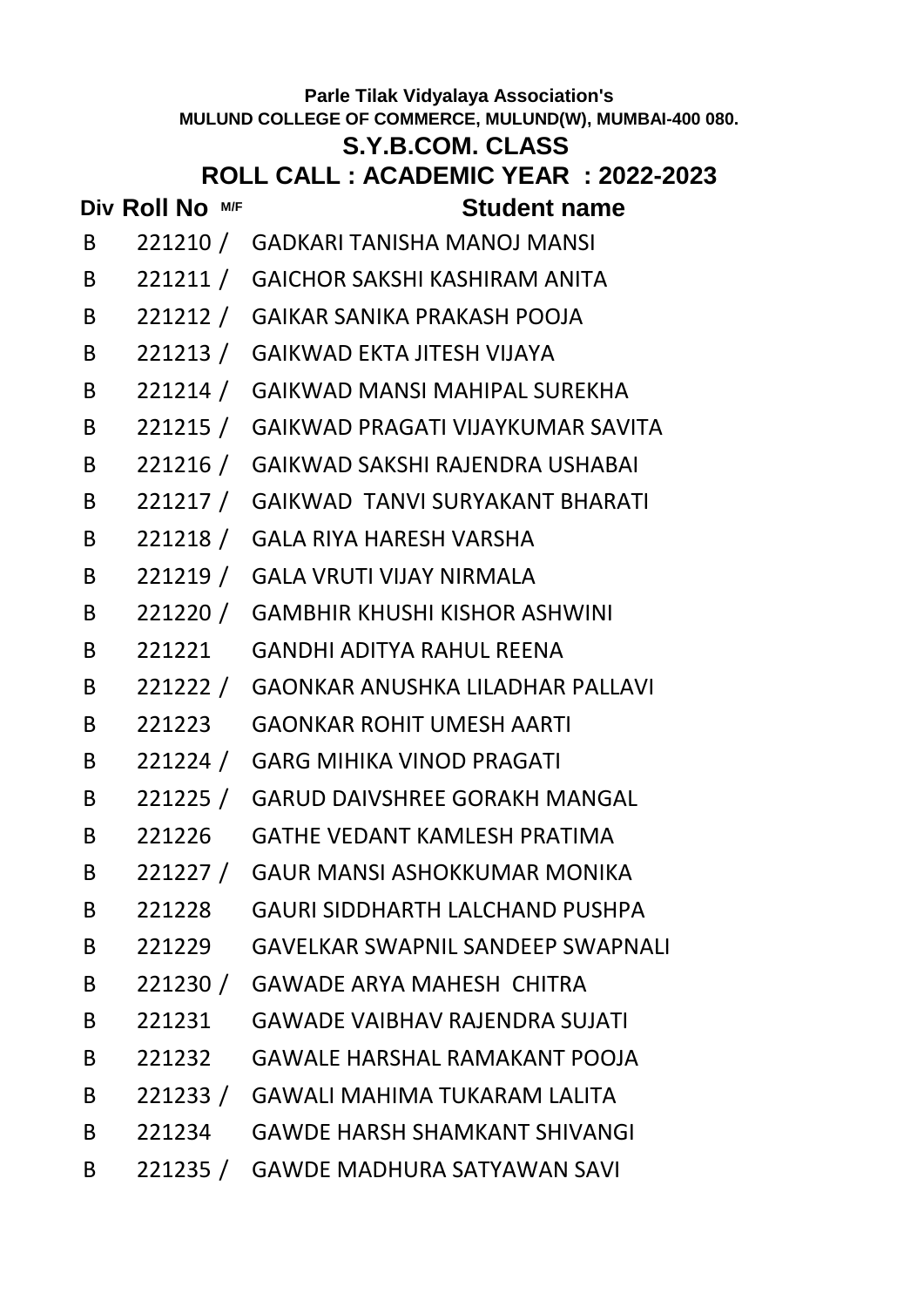# **Div Roll No M/F Student name Parle Tilak Vidyalaya Association's MULUND COLLEGE OF COMMERCE, MULUND(W), MUMBAI-400 080. S.Y.B.COM. CLASS ROLL CALL : ACADEMIC YEAR : 2022-2023** B 221236 / GHADAGE PRAJKTA BABASO DAIVATA B 221237 / GHADGE ANUSHA NARESH VAISHALI B 221238 / GHADGE SAKSHI SANTOSH GEETA B 221239 / GHADI ADITI PRASHANT PRACHITI B 221240 / GHADI SAMIKSHA SANDEEP SAYALI B 221241 GHAITADKE NIKHIL ARJUN PRATIKSHA B 221242 GHARDE KARTIK SUNIL MADHURI B 221243 GHARWADHAVE VIJAY NITIN KAVITA B 221244 GHATKAR KARAN ANIL NANDINI B 221245 / GHOSH PURBITA PRASENJIT PAROMITA B 221246 GHOSHROY SHUBHAJIT SURAJIT SAMPA B 221247 GHUGE NARENDRA RAMESH MANDA B 221248 / GHUGE VAISHNAVI RAJESH MANGAL B 221249 / GIRI YASHIKA RAVINDER BABITA B 221250 GITE VAISHNAV SUDAM MANISHA B 221251 GOLE SHUBHAM DEEPAK LALITA B 221252 / GORADKAR ARYA MANOJ JYOTSNA B 221253 / GOSAR RIYA NAYAN DIPTI B 221254 / GOSAVI SHREYA BAPUNATH SUGANDHA B 221255 / GOSWAMI KINJAL RAJESH REETA B 221256 GOTHE SIDDHESH GANESH SEEMA B 221257 / GUDHKA SIDDHI DEVCHAND SUREKHA B 221258 / GUJAR DIPALEE SANJAY MANISHA B 221259 GUPTA AMIT GIRDHARILAL SULOCHANA B 221260 / GUPTA KASHISH ASARFILAL REKHA B 221261 GUPTA OM RAMCHANDRA RENU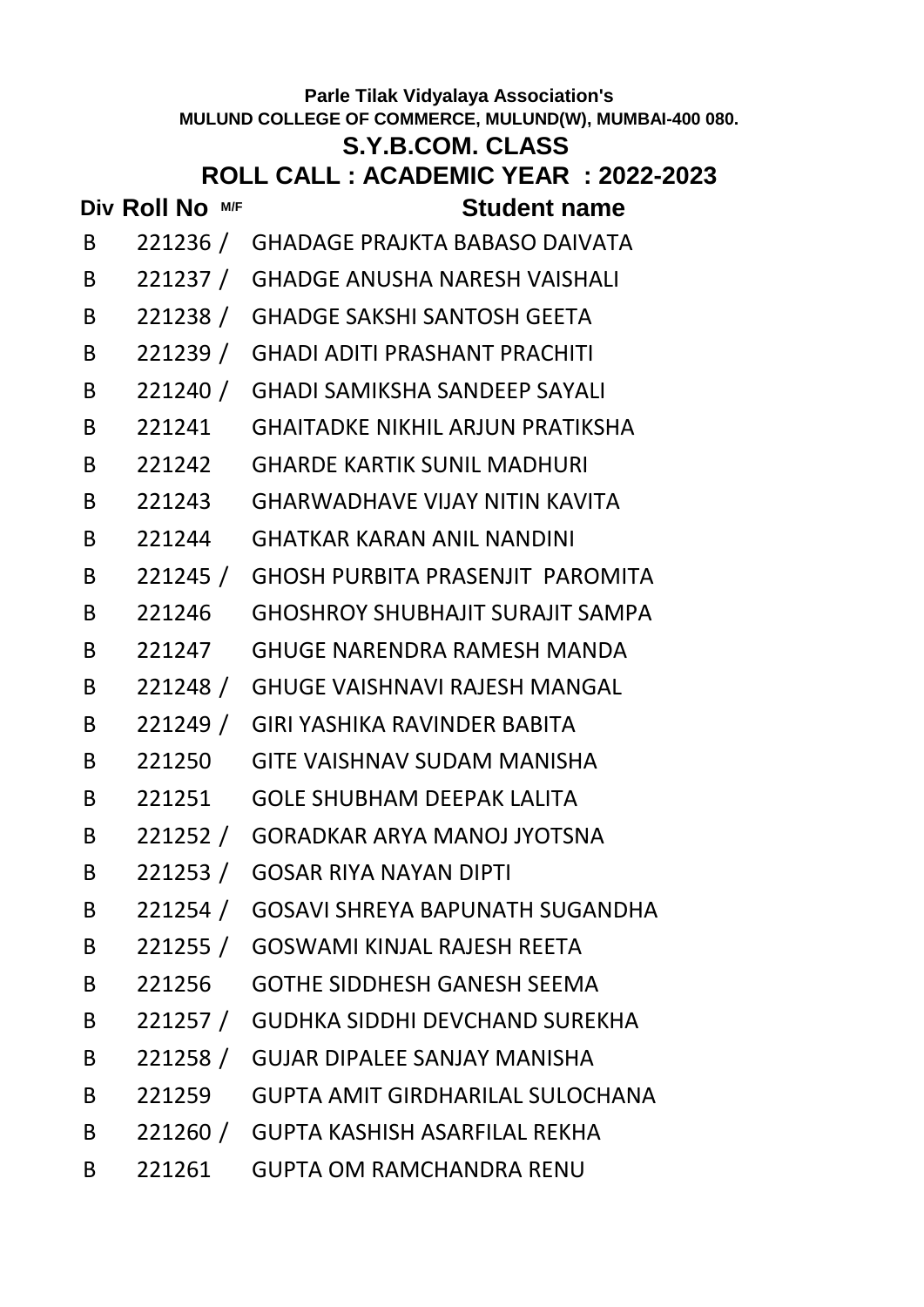# **S.Y.B.COM. CLASS**

## **ROLL CALL : ACADEMIC YEAR : 2022-2023**

- B 221262 / GUPTA RINKU GIRDHARILAL SULOCHANA
- B 221263 / GUPTE RITIKA SAMIR NEETA
- B 221264 / HARAD MANASI VIJAY VRUSHALI
- B 221265 / HILE SHREYA VIJAY JAYSHREE
- B 221266 / HIRLEKAR SARTHAKI SUDHIR SAILEE
- B 221267 / HONMANE ANJALI VASANT RAJANI
- B 221268 / HULAWALE SHRUTI SHIVAJI CHITRA
- B 221269 / HURNE SNEHA LAILESH KAVITA
- B 221270 INAMDAR VARUN VALLABH AMRUTA
- B 221271 INGALE SAIRAJ GAJANAN PUSHPA
- B 221272 / IRKAR VEDANGI SANJIV NILAM
- B 221273 / IYER NIYATHIE SHANKAR VIDYA
- B 221274 IYER SHANKAR KRISHNAN RAMA
- B 221275 / JADHAV GAURI PRAKASH PRIYANKA
- B 221276 JADHAV KUNAL ASHOK VAISHALI
- B 221277 / JADHAV MEGHANA NAGESH PALLAVI
- B 221278 / JADHAV MINAL MAHENDRA MANALI
- B 221279 JADHAV RITESH UMESH GEETA
- B 221280 JADHAV SAHIL VILAS REKHA
- B 221281 / JADHAV SAKSHI SITARAM MADHURI
- B 221282 / JADHAV SHARAYU HANUMANT ANITA
- B 221283 JADHAV SHREYAS MANGESH SAVITA
- B 221284 / JADHAV SHRUTI ANIL ANUSHKA
- B 221285 / JADHAV SMITA RAMESH ARCHANA
- B 221286 / JADHAV SUPRIYA KIRAN NILAM
- B 221287 / JAGDALE AKANKSHA SANTOSH ARCHANA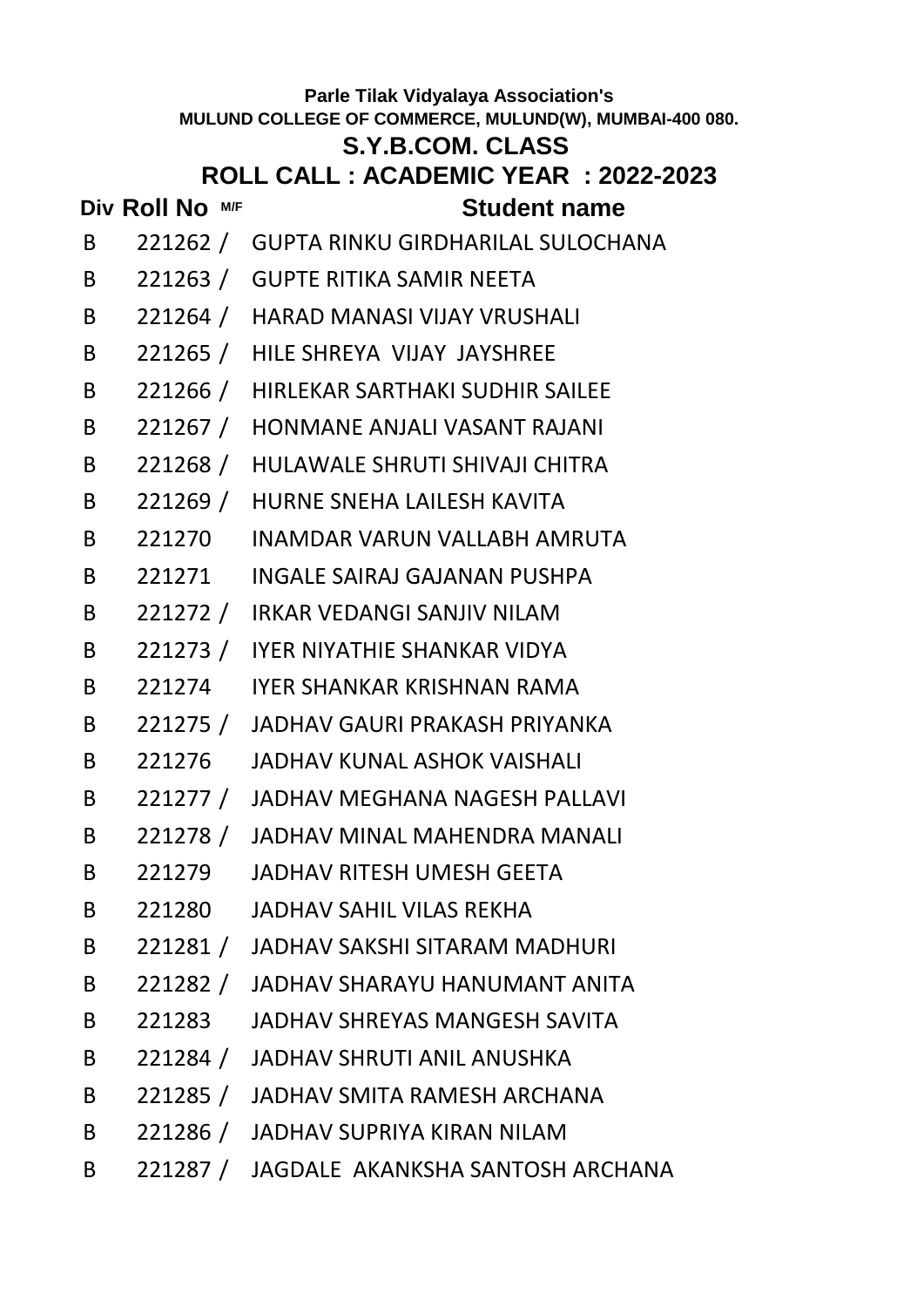## **S.Y.B.COM. CLASS**

## **ROLL CALL : ACADEMIC YEAR : 2022-2023**

- B 221288 JAGTAP AKSHIT SANTOSH POONAM
- B 221289 / JAIN MANSI KUMARI CHETAN GUNVANTI
- B 221290 JAIN PRABHAS SANDIPU REKHA
- B 221291 / JAIN SHREYA VINOD SUBHADRA
- B 221292 / JAIN VRUTTIKA MAHENDRAKUMAR RAMILA
- B 221293 / JAISWAL AAYUSHI VINAYAK SAROJ
- B 221294 / JAISWAL SANJANA SANTOSH POONAM
- B 221295 / JAISWAL SHRADHA MANOJ SEEMA
- B 221296 JAISWAR RAJ MAHENDRA PRASAD PRAMILA
- B 221297 / JAITAPKAR GRISHMA SUJIT SAKSHI
- B 221298 JANGAM RAHUL ANIL AMITA
- B 221299 / JAVKAR HRUDAYA DIVAKAR DEEPALI
- B 221300 / JAWALE KASHISH AJAY RANI
- B 221301 JHAVERI NISHIT JAYESH MANISHA
- B 221302 / JINGARE PRATIKSHA SANTOSH SANDHYA
- B 221303 JOGANE RAJ SHUKRACHARYA VANITA
- B 221304 / JOGLEKAR TANVI SHRIKANT PREETI
- B 221305 / JOHARI ANSHIKA AMIT VIBHA
- B 221306 JOSHI KEYUR DEVENDRA DHARA
- B 221307 / JOSHI SHREYA KISHOR KRUTIKA
- B 221308 JOSHI SOHAM NARENDRA SONALI
- B 221309 / JOSHI VAISHNAVI SACHIN VAISHALI
- B 221310 KADAM DARSHAN NARAYAN BHARATI
- B 221311 / KADAM RUCHI VILAS MANISHA
- B 221312 / KADAM SANJANA ISHWAR SUNITA
- B 221313 KADAM SOHAM SANDESH REKHA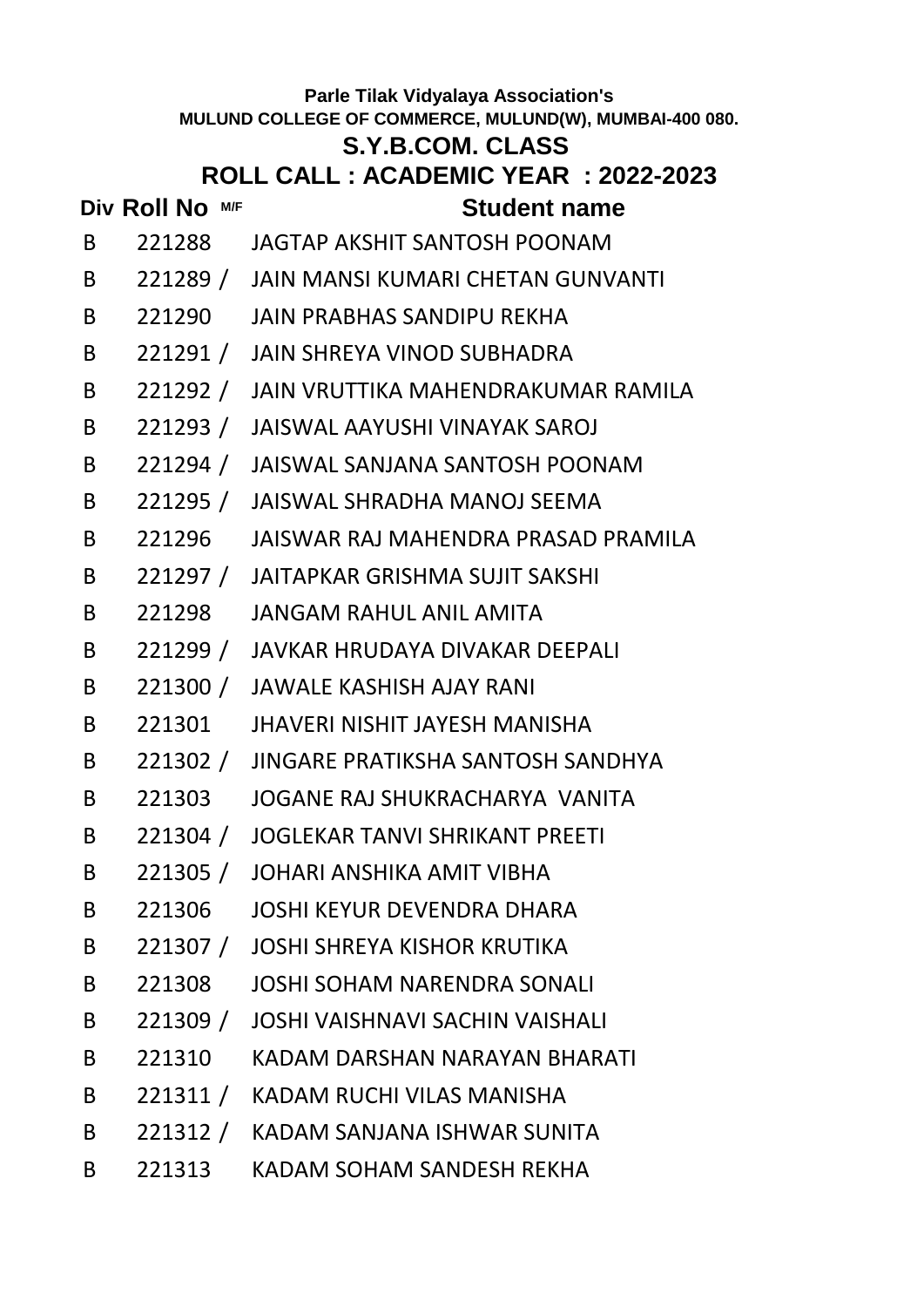# **S.Y.B.COM. CLASS**

- **Div Roll No M/F Student name**
- B 221314 KADAM SPARSH AJAY AAKANKSHA
- B 221315 / KADAM SRUSHTI RAMESH SNEHA
- B 221316 / KALE GAYATRI RAMESH REKHA
- B 221317 / SHAH VIRTI HEMAL SHEETAL
- B 221318 SHETTY SOHAM SANTOSH NAGARATHNA
- B 221319 TAMBOLI ATHARVA DEEPAK YOGITA
- B 221320 WAGH TEJAS ANIL LEENA
- C 221401 KALE VINAYAK SUNIL SUREKHA
- C 221402 KALEKAR ADITYA SUNIL JYOTI
- C 221403 KAMAT OM JAIDEEP SEEMA
- C 221404 KAMAT OMKAR SUNIL ASHWINI
- C 221405 / KAMBLE AMRAPALI MADAN SEEMA
- C 221406 KAMBLE HARDIK NAGESH SAVITA
- C 221407 / KAMBLE PREETI KAILAS USHA
- C 221408 / KAMBLE PRITI JAYKUMAR USHA
- C 221409 / KAMBLE YASHASHREE NIKHIL ASHA
- C 221410 KAMBLI AMEY ANAND KALPITA
- C 221411 KAMBLI SHUBHAM SANDESH SANGEETA
- C 221412 / KANADE GARGI SUSHIL NUTAN
- C 221413 KANSE AMOL DATTATRAY SHAILA
- C 221414 / KARANDE AAKANSHA RAJENDRA RESHMA
- C 221415 / KASHID ANJALI DADASO VANITA
- C 221416 / KASHITKAR SHUBHANGI KRISHNA SANGITA
- C 221417 KATKAR SACHIN SHASHIKANT BALUTAI
- C 221418 / KATKAR SHRUTI SANTOSH SAKSHI
- C 221419 / KATKAR SIDDHI SANDEEP SWAPNALI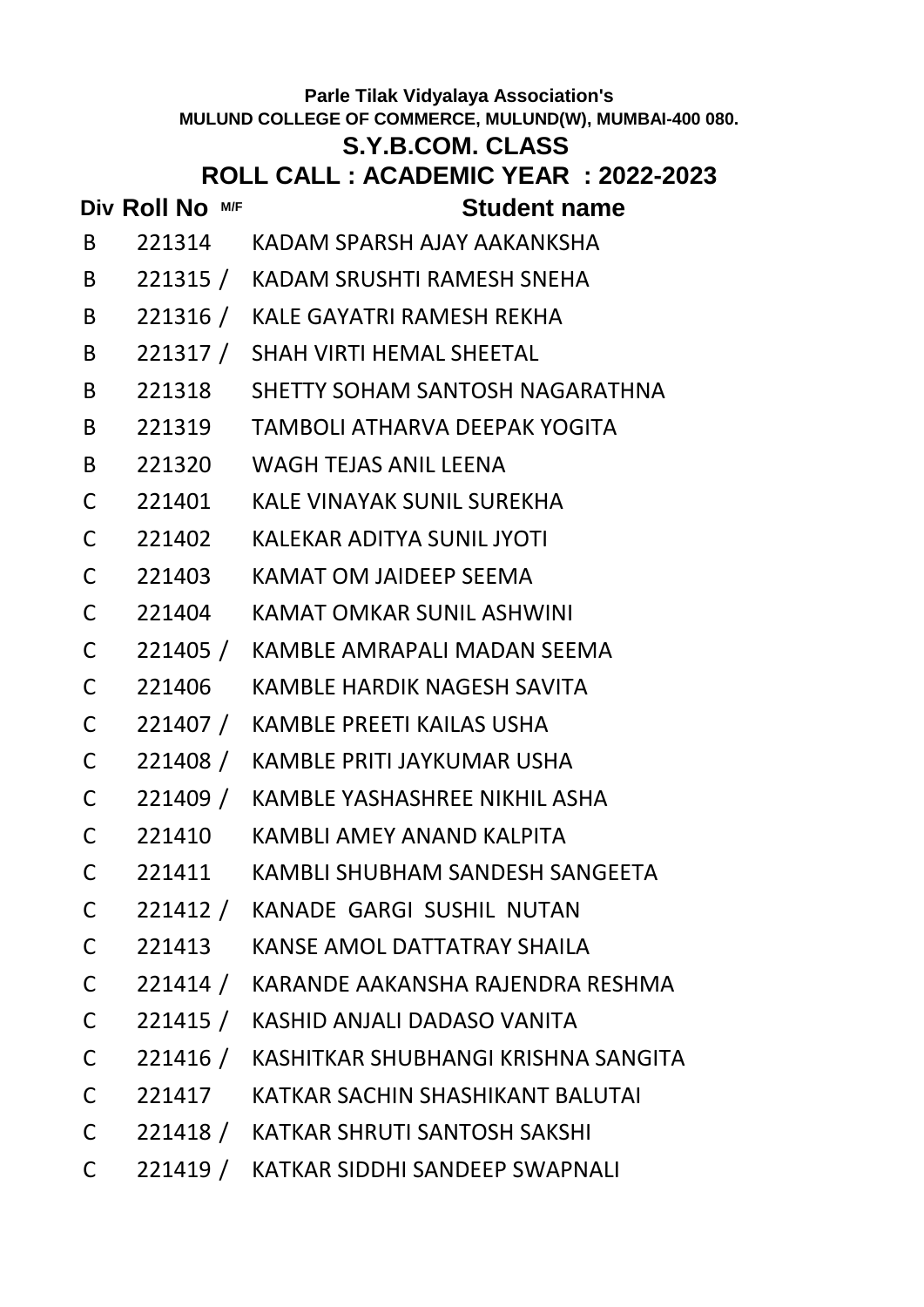### **S.Y.B.COM. CLASS**

## **ROLL CALL : ACADEMIC YEAR : 2022-2023**

- C 221420 / KAVLE ANUSHKA VIJAY SASIKALA
- C 221421 / KAZI TANZEEL NADEEM SHAMIM
- C 221422 / KEER NIHARIKA NITIN NAMRATA
- C 221423 / KEKARE ANKITA YASHWANT MANGAL
- C 221424 KENJALE ANIKET SANTOSH DURGA
- C 221425 KHADE PRATHAM HANMANT JAYSHREE
- C 221426 KHAN FAHIM AHMED SHAUKAT ALI NAHEED AFROZ
- C 221427 / KHAN NIDA NISAR AHMED SHAMSUNNISHA
- C 221428 / KHANDELWAL AARUSHI DHARM CHAND SHEENU
- C 221429 / KHAPARE MEGHANA RAJESH RAJESHREE
- C 221430 / KHATATE SHRAVANI SURYAKANT SUSHMITA
- C 221431 KHATELE RAJESH KISAN MANDA
- C 221432 / KHEDKAR SWAPNALI GANESH SHUBHANGI
- C 221433 / KHILARI JUI AVINASH SMITA
- C 221434 / KHOPADE MANDAR BAPURAO MANGAL
- C 221435 / KINJWADEKAR SAKSHI MANGESH MEGHA
- C 221436 / KOKARE PRATIKSHA PRAKASH VAISHALI
- C 221437 / KOKARE SAYLEE AUDUMBAR LATA
- C 221438 / KOKATARE DIYA DATTU KAVITA
- C 221439 / KOLANGDE RIYA RAHUL JUI
- C 221440 / KOLGE ADITI MUKESH SWATI
- C 221441 KOLI MAYUR RAJESH MINAKSHEE
- C 221442 / KOLTE URVI AJIT HIMANGI
- C 221443 KONAR MANOPERUMAL MURUGESAN MUTHURASI
- C 221444 KOTAK JAY YOGESH HARSHA
- C 221445 KOYANDE BHUSHAN JAYAVANT SNEHA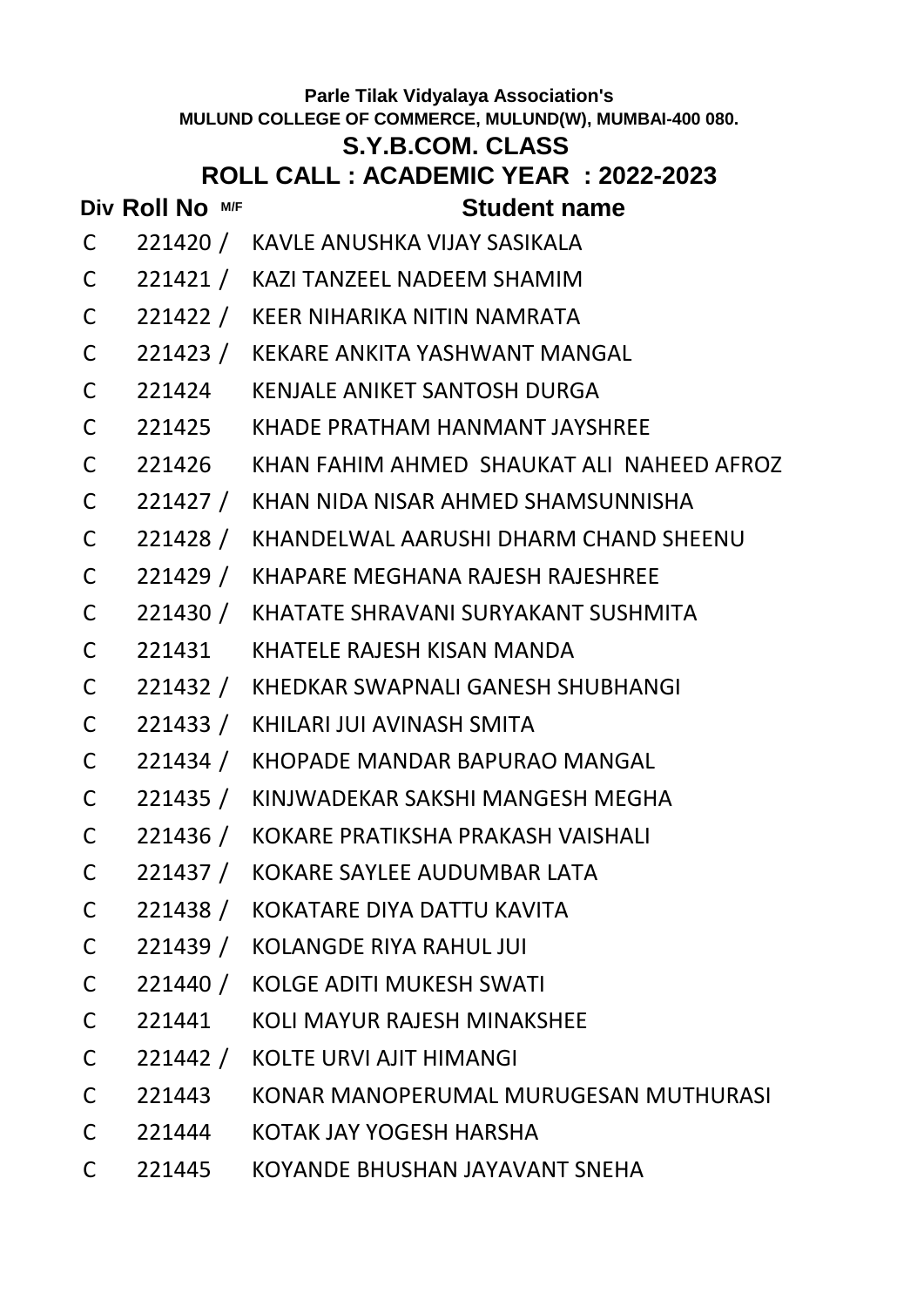| <b>Parle Tilak Vidyalaya Association's</b><br>MULUND COLLEGE OF COMMERCE, MULUND(W), MUMBAI-400 080. |                                       |                                              |  |  |  |  |  |  |  |
|------------------------------------------------------------------------------------------------------|---------------------------------------|----------------------------------------------|--|--|--|--|--|--|--|
|                                                                                                      | <b>S.Y.B.COM. CLASS</b>               |                                              |  |  |  |  |  |  |  |
|                                                                                                      | ROLL CALL : ACADEMIC YEAR : 2022-2023 |                                              |  |  |  |  |  |  |  |
|                                                                                                      | Div Roll No M/F                       | <b>Student name</b>                          |  |  |  |  |  |  |  |
| C                                                                                                    |                                       | 221446 / KSHIRSAGAR SHRADDHA DEEPAK LATA     |  |  |  |  |  |  |  |
| C                                                                                                    |                                       | 221447 / KUBAL RIYA VASUDEV VAISHNAVI        |  |  |  |  |  |  |  |
| C                                                                                                    |                                       | 221448 / KUDTARKAR GAURI GANESH SIDDHI       |  |  |  |  |  |  |  |
| C                                                                                                    | 221449                                | KUDVA ADITYA PRATAP NIRANJANI                |  |  |  |  |  |  |  |
| C                                                                                                    |                                       | 221450 / KUMBHAR NIMISHA VIJAY NISHA         |  |  |  |  |  |  |  |
| C                                                                                                    | 221451                                | KUMRE CHETAN RAJU PRATIBHA                   |  |  |  |  |  |  |  |
| C                                                                                                    | 221452                                | KUNWAR YASHRAJ MOHINDER LAXMI                |  |  |  |  |  |  |  |
| C                                                                                                    | 221453                                | KUPERKAR TANVIR SANTOSH SAVITA               |  |  |  |  |  |  |  |
| C                                                                                                    | 221454                                | KURHADE PRATHAM CHANDAN VIDYA                |  |  |  |  |  |  |  |
| C                                                                                                    | 221455                                | LADDHA SIDDHANT NILESH SNEHAL                |  |  |  |  |  |  |  |
| C                                                                                                    | 221456                                | LAHAKAR DHRUP SANTOSH REKHA                  |  |  |  |  |  |  |  |
| C                                                                                                    | 221457                                | <b>LAHOT HARSHAL AMIT RANI</b>               |  |  |  |  |  |  |  |
| C                                                                                                    |                                       | 221458 / LALAGE VAIBHAVI NAVNATH VAISHALI    |  |  |  |  |  |  |  |
| C                                                                                                    | 221459                                | LANGHI YASH RAMDAS SUNANDA                   |  |  |  |  |  |  |  |
| C                                                                                                    |                                       | 221460 / LOTLIKAR SAACHI RAMCHANDRA SANGEETA |  |  |  |  |  |  |  |
| C                                                                                                    |                                       | 221461 / MADAN NIDHI VIVEK SWATI             |  |  |  |  |  |  |  |
| $\mathsf{C}$                                                                                         |                                       | 221462 MADAV GANPAT SANTOSH SEJAL            |  |  |  |  |  |  |  |
|                                                                                                      |                                       | C 221463 MADHAVI HARSH BHALCHANDRA ARUNA     |  |  |  |  |  |  |  |
|                                                                                                      |                                       | C 221464 MAHADIK NIMESH DATTARAM SONALI      |  |  |  |  |  |  |  |
|                                                                                                      |                                       | C 221465 MAHAGAVAKAR ROHAN SURESH JYOTI      |  |  |  |  |  |  |  |
|                                                                                                      |                                       | C 221466 MAHAJAN SAURABH SATISH PRATIMA      |  |  |  |  |  |  |  |
| $\mathsf{C}$                                                                                         |                                       | 221467 MAHAJAN VEDANT TUSHAR MAMTA           |  |  |  |  |  |  |  |
| $\mathsf{C}$                                                                                         |                                       | 221468 / MAHARAO DIVYA SHIVRAM SAMRUDDHI     |  |  |  |  |  |  |  |
| $\mathsf{C}$                                                                                         |                                       | 221469 MAIN NIRVED RAVINDRA VRUSHALI         |  |  |  |  |  |  |  |
|                                                                                                      |                                       | C 221470 MALBARI YATHARTH ATUL TEJASVI       |  |  |  |  |  |  |  |
| $\mathsf{C}$                                                                                         |                                       | 221471 / MALI TANVI DAYARAM CHANDRAKALA      |  |  |  |  |  |  |  |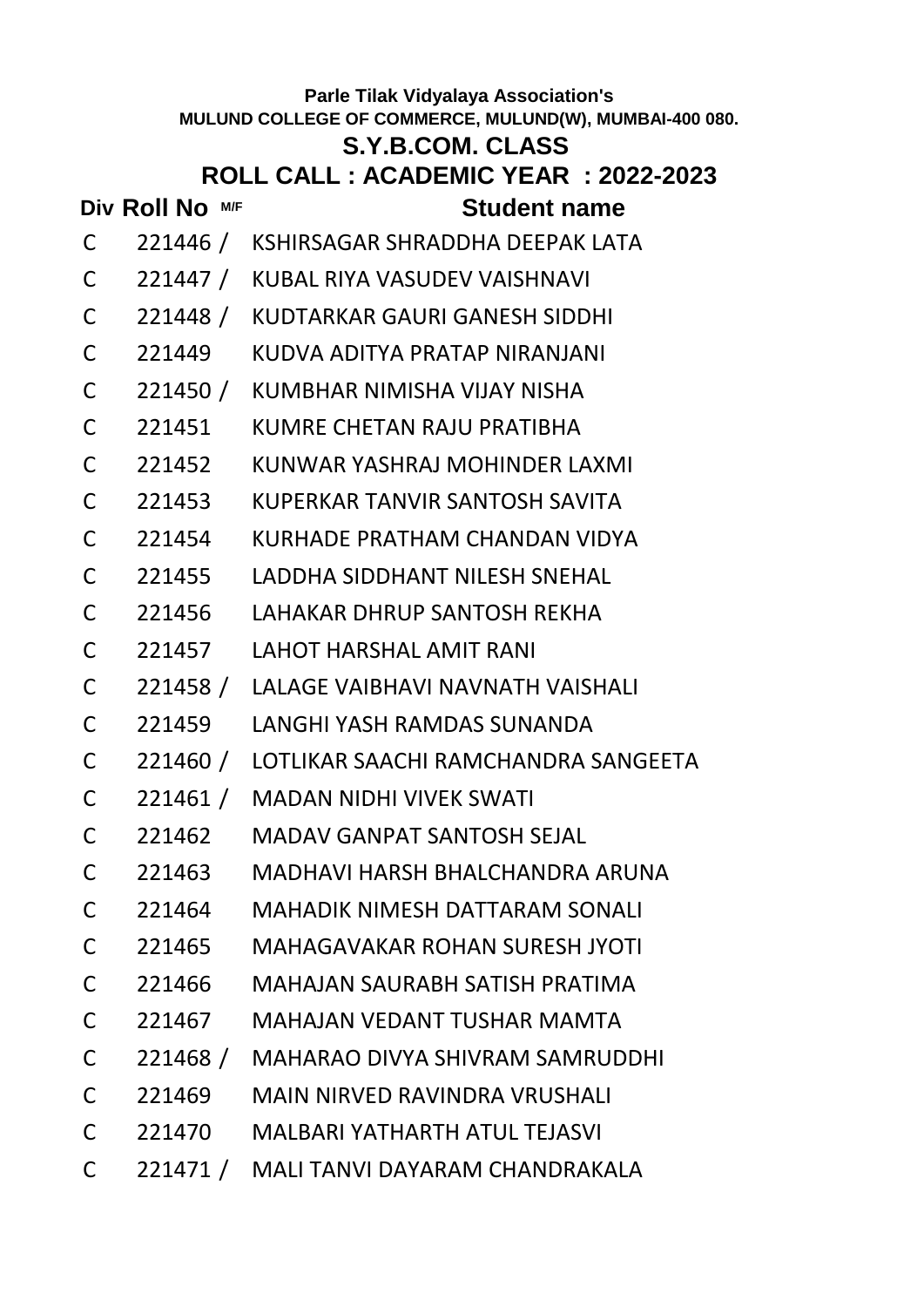# **S.Y.B.COM. CLASS**

# **ROLL CALL : ACADEMIC YEAR : 2022-2023**

### **Div Roll No M/F Student name** C 221472 MALUSARE ADITYA DHANANJAY ARCHANA

- C 221473 MANDLIK HRISHIKESH PRASHANT PRAMILA
- C 221474 MANJAREKAR KSHITIJ ARJUN JYOTSNA
- C 221475 / MANJREKAR DIKSHA GIRISH GAYATRI
- C 221476 / MAPUSKAR KETKI SANTOSH SANJIVANI
- C 221477 / MARATHE AVANTIKA MILIND SONALI
- C 221478 MATANGAY NACHIKET GIRISH MEGHA
- C 221479 / MAYEKAR JANHAVI VIJAY VRUSHALI
- C 221480 / MESTRY MANSI MUKUND MEGHA
- C 221481 MHABDI ANIKET MAHENDRA MINAL
- C 221482 MHADLEKAR SIDDHESH SANTOSH VIDYA
- C 221483 / MHAPRALKAR NIDHI SANJAY SANJIVANI
- C 221484 / MHATRE ANAGHA AJAY ARCHANA
- C 221485 / MHATRE MRUDULA CHETAN CHAITALI
- C 221486 / MIRGULE KOMAL GANPAT SEEMA
- C 221487 / MISAL ASHLESHA PRASHANT POURNIMA
- C 221488 / MISAL DISHANKA AVINASH ANJALI
- C 221489 / MISHRA AASTHA DEV NARAYAN ARUNA MISHRA
- C 221490 MISHRA DEVESH PRIYBRAT KIRAN
- C 221491 MODAK ATHARVA AMIT APOORVA
- C 221492 / MOHITE SAKSHI SANTOSH SUNITI
- C 221493 / MOHITE SANIYA SANTOSH SMITAL
- C 221494 / MONDKAR TRUSHA ABHIMANYU ANJALI
- C 221495 MORANKAR HARSHAL RAJENDRA SHAILA
- C 221496 / MORE BHAKTI ANANT ANJALI
- C 221497 MORE OMKAR MANOJ SANGEETA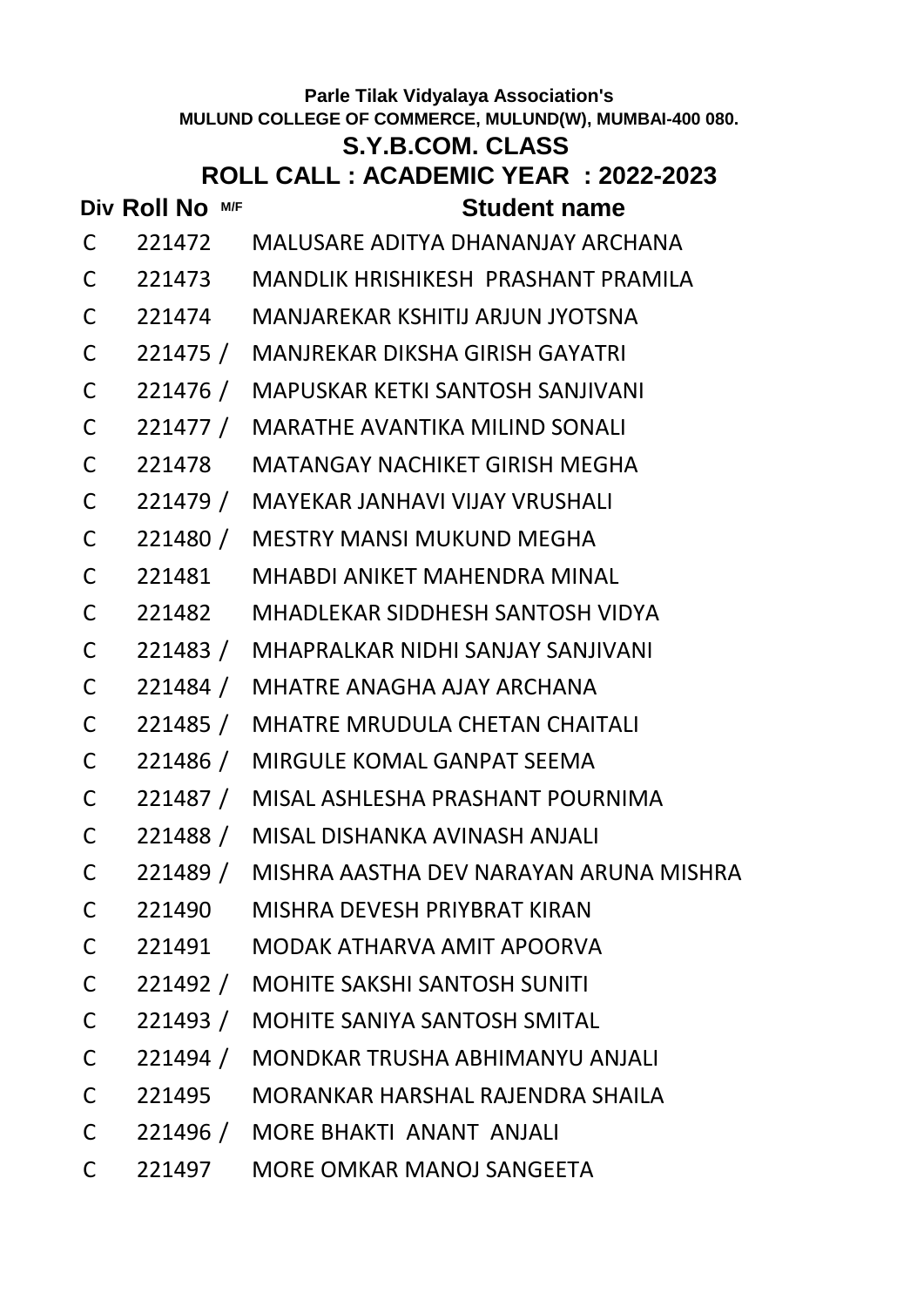### **S.Y.B.COM. CLASS**

## **ROLL CALL : ACADEMIC YEAR : 2022-2023**

- C 221498 MORE SAIRAJ SANDIP SHRADDHA
- C 221499 / MORE SALONI SHASHIKANT MANSI
- C 221500 / MORE SAYALI NAVNATH VAISHALI
- C 221501 / MORE SEJAL KISAN REKHA
- C 221502 / MORE SWATI NAMDEV JANABAI
- C 221503 / MUJUMDAR ADITI SACHIN RUPALI
- C 221504 MUNDHRA RIDHAM MAHESH DIVYA
- C 221505 MUSALE SANDESH GOVIND SHASHIKALA
- C 221506 / NADAR ABISHA YOGARAJA JEYANTHI
- C 221507 / NADAR JENNIFER SWEETY JOSWA THANGAM
- C 221508 NADAR SHIVRAJ JAISHANKAR THAMARAI
- C 221509 NAGLE ADITYA VIREN NILIMA
- C 221510 / NAGLE SAKSHI TANAJI LALITA
- C 221511 / NAIK SHRUTI DINESH SUMITRA
- C 221512 / NAIR LAKSHMI SREEKUMAR BINDU
- C 221513 / NAIR NANDANA MURALEEDHARAN LATHA
- C 221514 / NAIR NIHARIKA NAVEEN INDU
- C 221515 / NAIR SHRUTI SREEKANTH RESHMI
- C 221516 / NARVEKAR SWARA SACHIN SAILEE
- D 221601 / NESWANKAR SWEDA SATYAWAN SAKSHI
- D 221602 / NICHITE DEVASHREE RAVINDRA VRUSHALI
- D 221603 NIKAM DARSHIL RAJESH SAVITA
- D 221604 / NIKAM DISHA ARUN CHHAYA
- D 221605 ODAYAR VIGNESH KALEIYAMOORTHI MAIDELI
- D 221606 OSWAL DHANVI SHAILESH ILA
- D 221607 PACHKALE PRATHAMESH RAVINDRA NUPOOR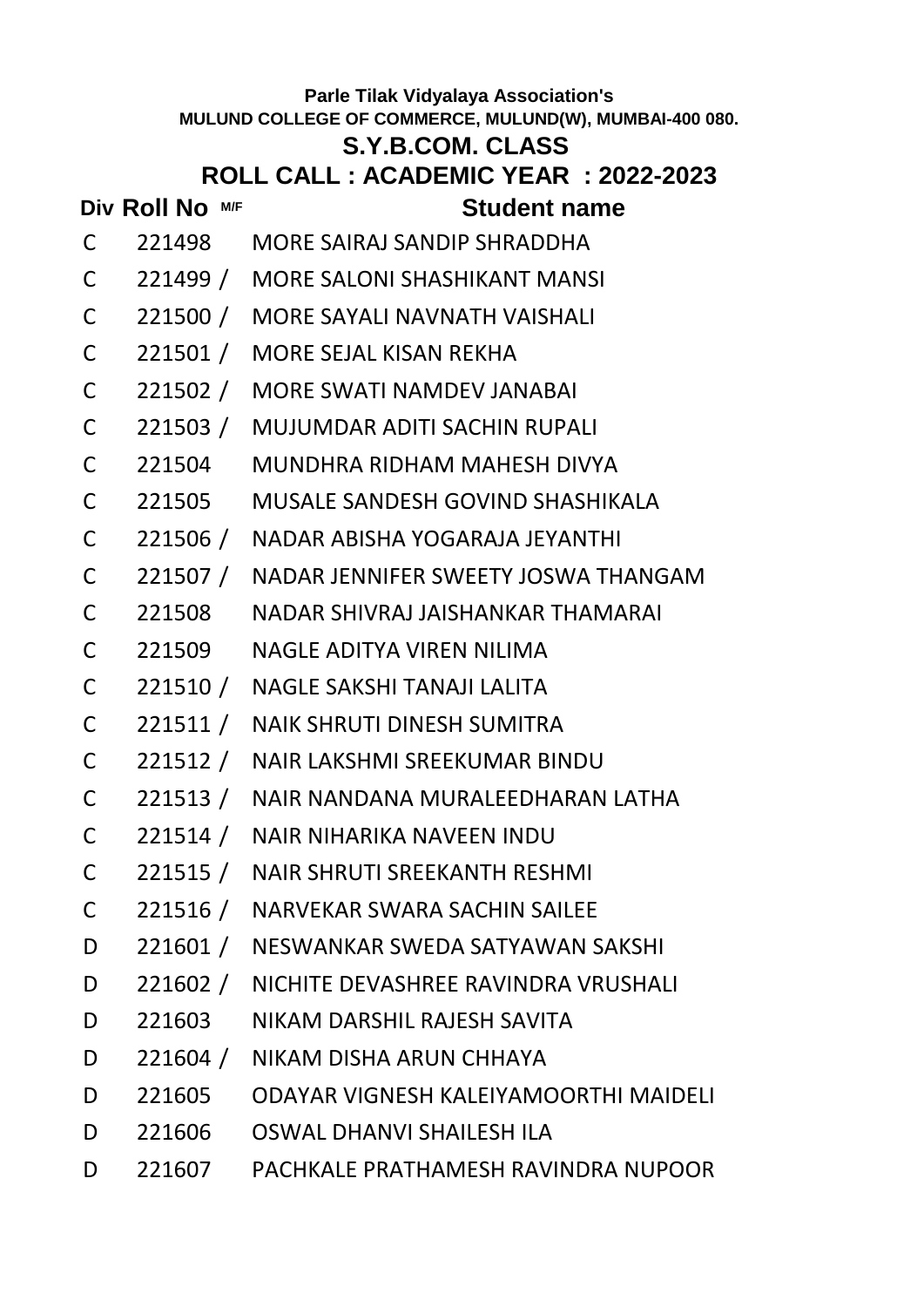### **S.Y.B.COM. CLASS**

# **ROLL CALL : ACADEMIC YEAR : 2022-2023**

- 
- D 221608 PACHPANDE JAYESH NILKANTH SHUBHANGI
- D 221609 PADAVE PRATIK PRITAM PRATIMA
- D 221610 PADGAVKAR SUSHANT SUNIL CHITRA
- D 221611 PADIYAR JAYNESH BANSILAL SONAL
- D 221612 PADYAL SHIVAM VIVEK ANJALI
- D 221613 PAI RAHUL YOGESH NEETU
- D 221614 / PALAV MANJIRI PRADEEP PRAJAKTA
- D 221615 / PALKAR PRIYA VIJAY SOMA
- D 221616 / PALOI ANANNYA ASHOKE SUNITA
- D 221617 PANCHAL MEHUL MAHENDRA SONAL
- D 221618 / PANDEY AKANKSHA RAJESH ARCHANA
- D 221619 / PANDEY PRAGATI DHARMENDRA SUMANLATA
- D 221620 / PANDEY SURABHI RAMESH KRISHNA
- D 221621 PARAB ATHARVA AMAR AARTI
- D 221622 / PARAB ISHA MAHESH MADHURA
- D 221623 PARAB MANDAR PRAKASH PRERANA
- D 221624 / PARAB PURVA PRAMOD PRAJAKTA
- D 221625 PARAB SAI HEMANT LATIKA
- D 221626 / PARAB SHARVARI RAJESH SHAMBHAVI
- D 221627 PARALKAR SHASHANK MAHESH RENU
- D 221628 / PARDASANI BHAGESHWARI PREM SNEHA
- D 221629 PARDESHI SAHIL RAJESH URMILA
- D 221630 / PARTE DURGAA RAJESH RAJSHREE
- D 221631 / PASHTE SANIKA SANTOSH SUGANDHA
- D 221632 / PASHTE SHRUTI NATHURAM NAMRATA
- D 221633 / PATEL KRUTIKA JAYANTI DEEPIKA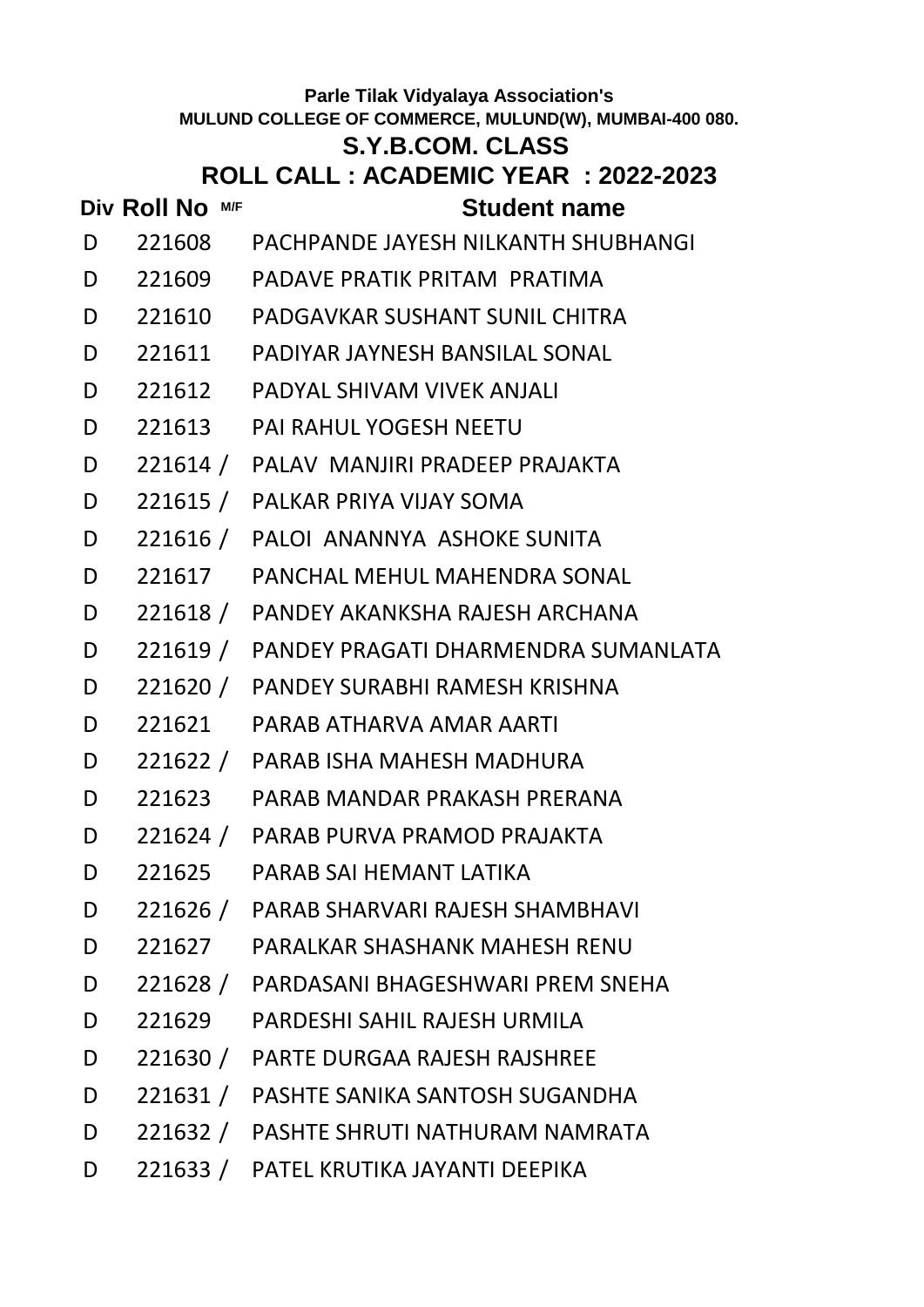### **S.Y.B.COM. CLASS**

- **Div Roll No M/F Student name**
- D 221634 / PATEL SANOBER FARID AHMED NASREEN BANO
- D 221635 PATIL ABHISHEK SANTOSH KAVITA
- D 221636 / PATIL ANUSHKA KISHOR ARCHANA
- D 221637 PATIL ATHARVA RAVINDRA VIJAYA
- D 221638 PATIL ATHARVA VILAS MANISHA
- D 221639 / PATIL DEVYANI RAJENDRA SARITA
- D 221640 / PATIL KALYANI SHANTARAM SANGEETA
- D 221641 / PATIL KASHMIRA BHAGWAN SUREKHA
- D 221642 / PATIL NUPUR CHANDRAKANT RESHMA
- D 221643 PATIL RUSHIKESH RAJENDRA SEEMA
- D 221644 / PATIL SAYLI BALWANT VAISHALI
- D 221645 / PATIL SHREYA KIRAN SMITA
- D 221646 / PATIL SMRUTI DINESH BHARTI
- D 221647 / PATIL TANVI SURESH LATA
- D 221648 PATIL TEJAS ARUN ANJU
- D 221649 / PATIL TRISHA PRASHANT MINAL
- D 221650 PATIL VEDANT MAHESH MANSI
- D 221651 / PATIL VEDIKA VINOD VAISHNAVI
- D 221652 / PATKI MAYURI RAVINDRA KAVITA
- D 221653 PATOLE NIKHIL RANJEET KALPANA
- D 221654 PATOLE SUYASH SHEKHAR VANDANA
- D 221655 PATWARDHAN OJAS VIDYADHAR APARNA
- D 221656 PAWAR AADITYA KAILAS VANDANA
- D 221657 PAWAR MANISH DHARMA AKKA
- D 221658 PAWAR RAHUL RAJU DRUVPATI
- D 221659 PAWAR RAJ SATISH ASHWINI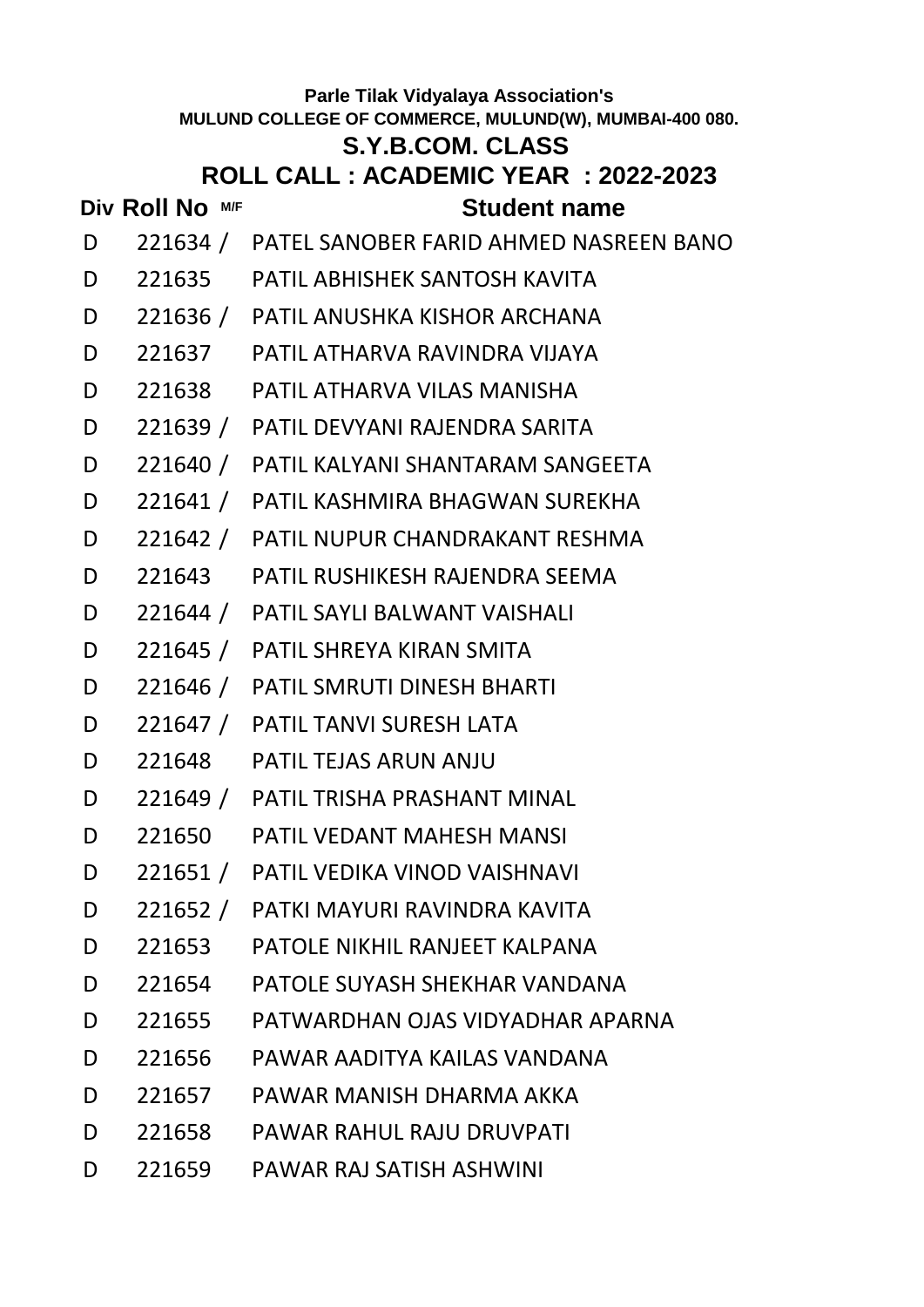### **S.Y.B.COM. CLASS**

## **ROLL CALL : ACADEMIC YEAR : 2022-2023**

- D 221660 / PAWAR TANISHKA RAJESH SHUBHA
- D 221661 / PEVEKAR KSHITIJA SANTOSH SONALI
- D 221662 / PHADKE ADITI MILIND ANITA
- D 221663 PHADKE OJAS ANAND ANUSHKA
- D 221664 / PHANSEKAR VISMAYA SHRIKANT KSHITIJA
- D 221665 PIPARA HIMANSHU PAWAN KUMAR LAD
- D 221666 / POLE SAKSHI NILESH SARIKA
- D 221667 / POOJARI ANANYA JOGA GULABI
- D 221668 / POOJARY DEEKSHA SHRIDHAR SUGANDHI
- D 221669 POOJARY SHIVAM SADASHIVA SUMATHI
- D 221670 POOJARY SREENIDHI DEVRAJ HEMALATHA
- D 221671 / PORE NIDHI NITIN NEETA
- D 221672 POTDAR SHREYAS PRAMOD SAKSHI
- D 221673 / POWALE SHRAWANI ANIL AMRUTA
- D 221674 / PRABHU SHALAKA MAHESH HARSHA
- D 221675 PRABHU VARUN CHANDRASHEKHAR NILIMA
- D 221676 / RAISING PRATIKSHA RAVINDRA ARCHANA
- D 221677 RAJ GLEN PAUL SHARLEY
- D 221678 / RAJADHYAKSHA SIDDHI SACHIN SANIKA
- D 221679 RAJBHAR ABHAYKUMAR SHASTRI CHANDAVATIDEVI
- D 221680 / RAJE URMILA GANESH VAISHALI
- D 221681 / RAJPUT DIMPLE KAWAR DUDHSINGH KAMALA
- D 221682 RAKHADE BHAVIK SHEKHAR SHEETAL
- D 221683 / RAMBHIA MAHEK KIRTI ALPA
- D 221684 / RANE MRIDULA MADHAV MADHURA
- D 221685 / RANE SHRADDHA DAYAL DARSHANA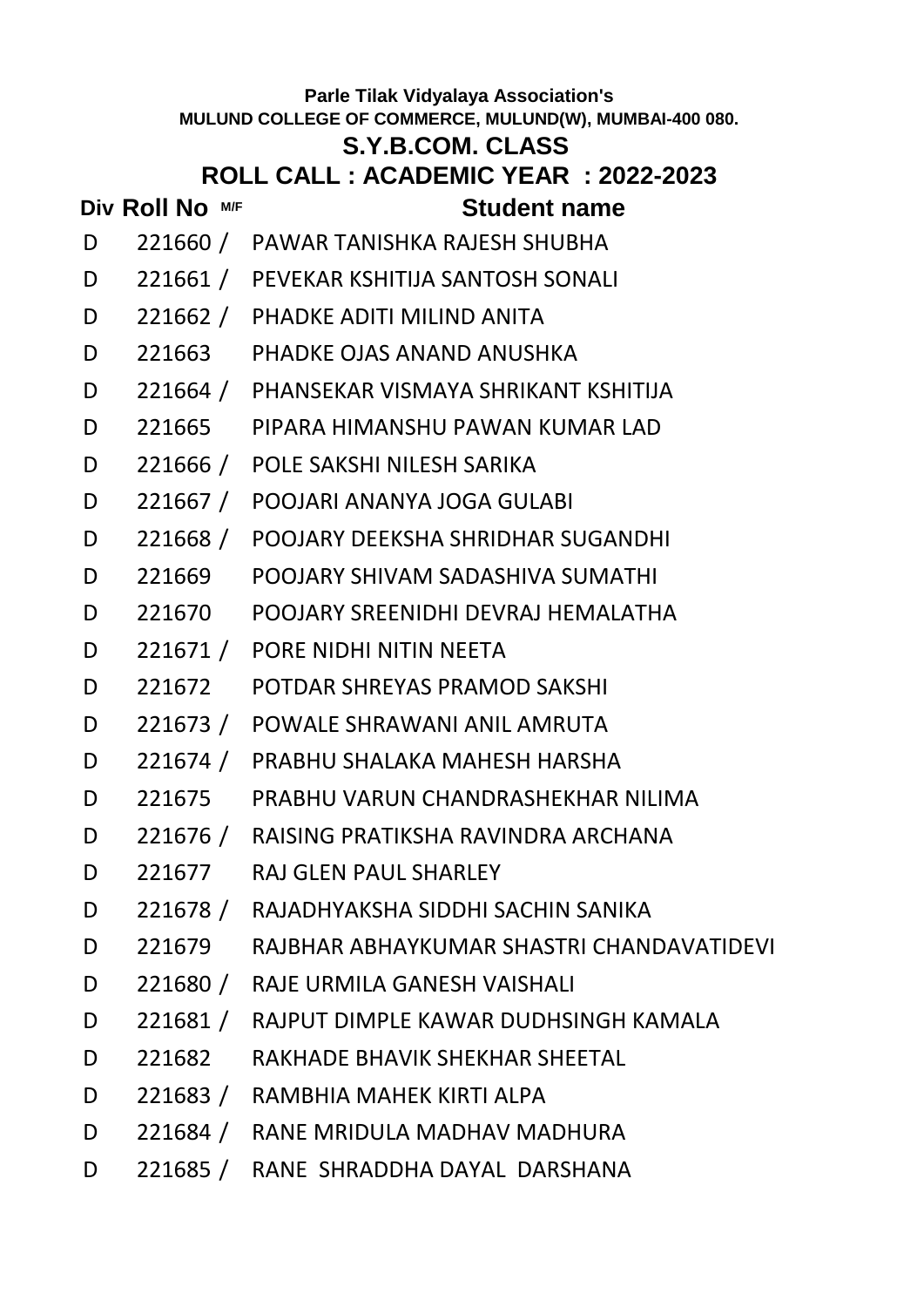# **Div Roll No M/F Student name Parle Tilak Vidyalaya Association's MULUND COLLEGE OF COMMERCE, MULUND(W), MUMBAI-400 080. S.Y.B.COM. CLASS ROLL CALL : ACADEMIC YEAR : 2022-2023** D 221686 RANE SUJAL SUNIL SANJANA D 221687 / RANPISE RUTUJA POPAT GEETANJALI D 221688 / RANSHEVARE VISHAKHA SUBHASH PALLAVI D 221689 / RAO MRUNAL DEVENDRA PRAGATI D 221690 / RAO SRISHTI SUDHAKAR RAJASHREE D 221691 / RAORANE GAYATRI SUNIL SUPRIYA D 221692 RAPOLU ADITYA GANESH POOJA D 221693 RATH CHANDAN DILIP SRIDEVI D 221694 / RATHOD NEHA PANILAL LALITA D 221695 RATHOD SAHIL ROHIDAS SUREKHA D 221696 / RATHOD URVASHI KISHOR SNEHAL D 221697 / RAVLEKAR SANIKA JAYESH JANHAVI D 221698 / SABNIS AARYA MOHAN MANJARI D 221699 SABOO HARDIK KAMLESH NEETA D 221700 / SAGAWEKAR POOJA YASHAWANT YASHASHREE D 221701 SAHU VIVEK DILIP VASANTI D 221702 / SAKAT SHRADDHA PRAKASH MANISHA D 221703 SAKORE AVISHKAR SANTOSH POONAM D 221704 / SALIAN NIDHISHA HARISH SUMALINI D 221705 SALOKHE ROHAN SAMBHAJI VAISHALI D 221706 SALUNKE MAYUR NANDU ANITA D 221707 SALUNKHE JAY TANAJI SUVARNA D 221708 / SALUNKHE TANVI KAILAS NILAM D 221709 / SALVI KOMAL RAKESH KAVITA D 221710 SALVI SAIIESH SANTOSH SHARMILA D 221711 / SAMJISKAR KASHISH MANOJ MEGHA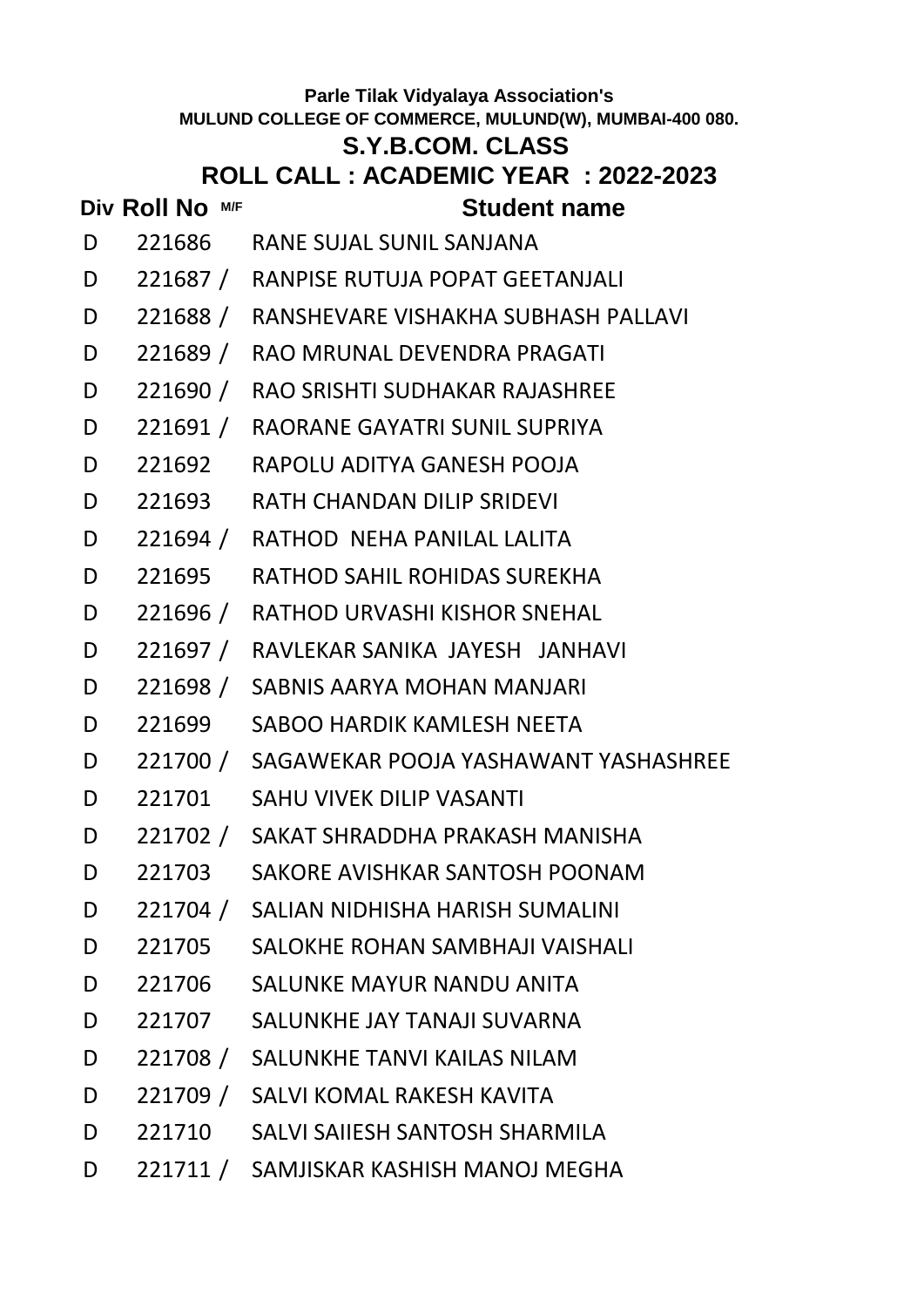# **Div Roll No**  $MF$  **Student name Parle Tilak Vidyalaya Association's MULUND COLLEGE OF COMMERCE, MULUND(W), MUMBAI-400 080. S.Y.B.COM. CLASS ROLL CALL : ACADEMIC YEAR : 2022-2023** D 221712 SANAP ISHWAR BAPU CHHAYA D 221713 / SANAS PRATIKSHA GULAB SWATI D 221714 SANGHVI SAUMYA JIGNESH TORAL D 221715 / SANGLE SHRUTI TUKARAM RAJESHRI D 221716 / SANGOI FORUM DEEPAK HETAL E 221801 / SAPALE LEENA VILAS VRUSHALI E 221802 / SAPTE NEHA SHANTARAM RENUKA E 221803 / SARANG SHAMIKA WAMAN VANDITA E 221804 SARPHALE PRATIK RAVINDRA BABITA E 221805 / SARVADE NILAMBARI SHARAD SHALINI E 221806 / SARVI PRATIKSHA PRADEEP AMRUTA E 221807 / SASANE GAURI CHANDRAKANT SANDHYA E 221808 / SATAM TEJASHREE VIDYADHAR VIDULA E 221809 / SATPUTE TANUSHKA VINOD MANISHA E 221810 SAWANT ADITYA LAXMAN MANGAL E 221811 / SAWANT AKSHATA ANIL PRIYA E 221812 SAWANT ARYAN MAHESH MANALI E 221813 / SAWANT GAURI RAJENDRA PRADNYA E 221814 / SAWANT MANSI BALWANT NANDA E 221815 / SAWANT RASHI PRAVIN NEETA E 221816 / SAWANT TEJAL POPAT SAVITA E 221817 / SAWANTT SHALVI VIPULL ANZALEE E 221818 SHAH ARYAN JAISAL ADITI E 221819 SHAH DHAIRYA SHAILESH PARUL E 221820 SHAH NEMIL MILAN NAINA E 221821 / SHAH SAMRUDDHI SHEKHAR RUPALI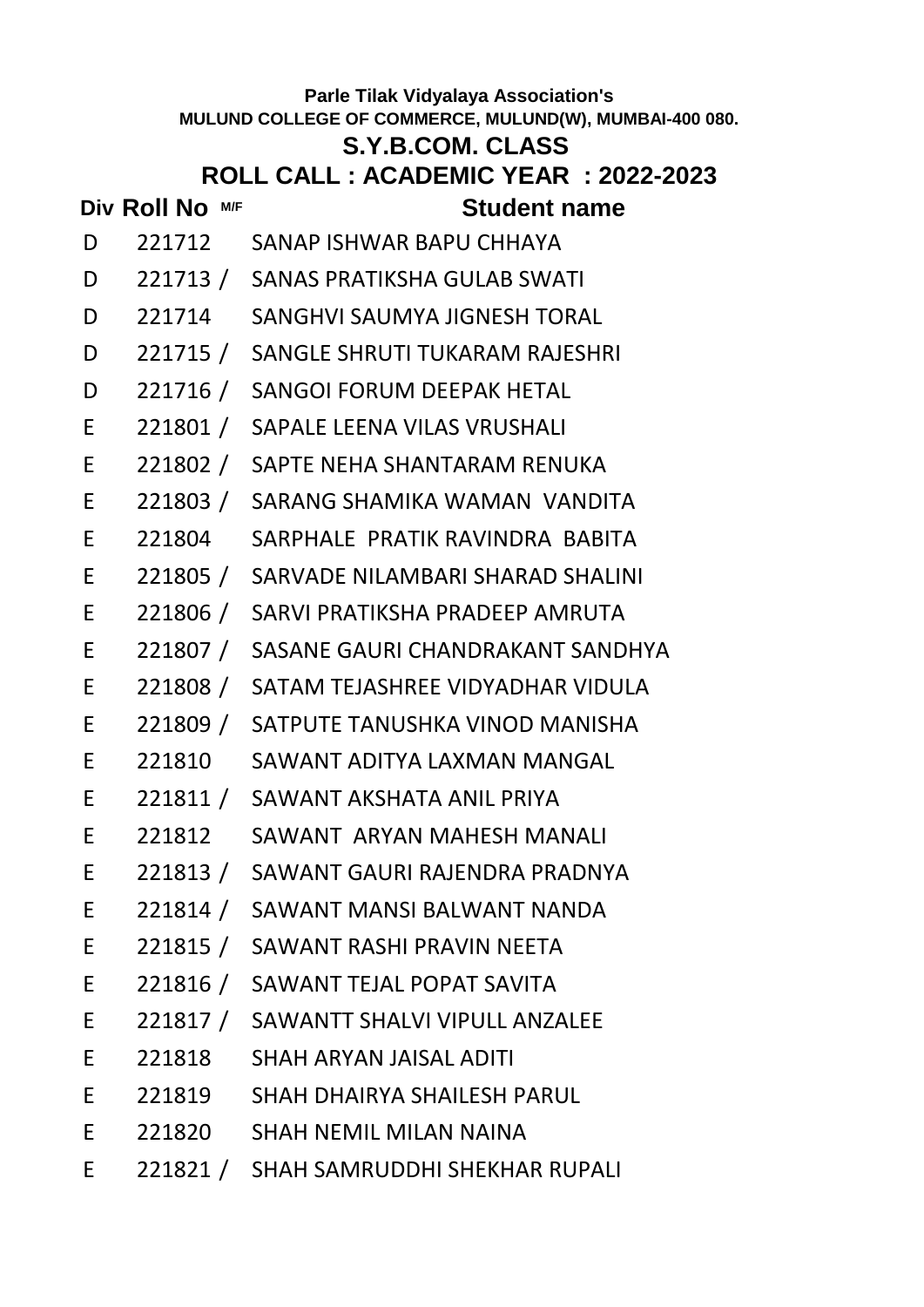## **S.Y.B.COM. CLASS**

|    | Div Roll No M/F | <b>Student name</b>                                          |
|----|-----------------|--------------------------------------------------------------|
| E. |                 | 221822 SHAIKH ALTAF IBRAHIM SAYERABANO                       |
| E. |                 | $221823$ SHAIKH MOHAMMED MOHSIN ABDUL HASEEB RASHIDA KHATOON |
| E. |                 | 221824 SHARMA VIVEK MANOJ SEEMA                              |
| E  |                 | 221825 / SHELKE SNEHA BHAUSAHEB NEETA                        |
| E  |                 | 221826 / SHETTY AATHMIKA SHRIDHAR VIJAYALAKSHMI              |
| E  |                 | 221827 SHETTY SUMEET SURESH SUCHITHA                         |
| E  |                 | 221828 / SHEWDE SUPRIYA SANJAY GAUTAMI                       |
| E  |                 | 221829       SHIGWAN ATHARVA VILAS URVASHI                   |
| E  |                 | 221830 / SHIMPI VISHAKHA KISHOR REKHA                        |
| E  |                 | 221831 / SHINDE BHAGYASHREE SANTOSH JAYSHREE                 |
| E  |                 | 221832 SHINDE PRAFUL PRAVIN SANGITA                          |
| E  |                 | 221833 SHINDE RUSHIKESH MOHAN SANGITA                        |
| E  |                 | 221834         SHINDE SAHIL SHIVAJI SHUBHANGI                |
| E  |                 | 221835 / SHINDE SAUNDARYA DEEPAK VIDYA                       |
| E  |                 | 221836 / SHINDE TANVI HEMANT MANIK                           |
| E  |                 | 221837 / SHIRKE NIRZARA LILESH NEETA                         |
| E  |                 | 221838 / SHIRSAT NEHA PRASAD PAURNIMA                        |
| E  |                 | 221839 SHITOLE SAHIL SANTOSH UJWALA                          |
| E. | 221840          | SHRIWARDHANKAR UDAY RAVINDRA SANTOSHI                        |
| E  | 221841 /        | SHUKLA CHARUNI SANJEEV SHRADDHA                              |
| E  | 221842          | SHUKLA SUYASH ASHUTOSH SARITA                                |
| E  |                 | 221843 / SINGH ACHAL AJAY PRATIBHA                           |
| E  | 221844          | SINGH ANURAG HARENDRA GUDDI                                  |
| E  | 221845          | SINGH AYUSH MUNNA NEETU                                      |
| E  |                 | 221846 / SINGH AYUSHI ABHIMANYU KAVITA                       |
| E  |                 | 221847 / SINGH MRIGAKSHI MAHENDRA SUNITA                     |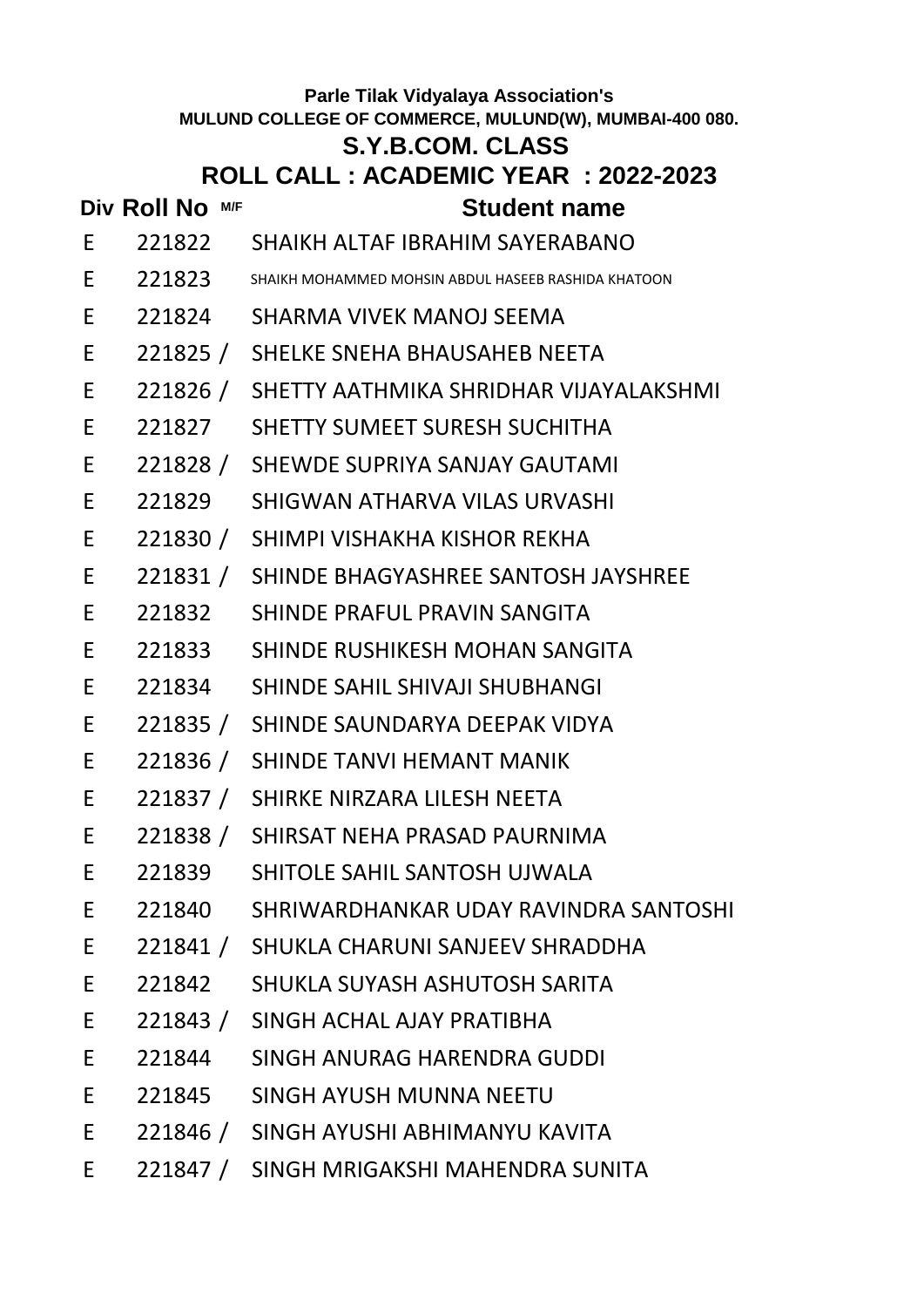## **S.Y.B.COM. CLASS**

**Student name** 

| Div Roll No M/F |        |                           | <b>Student I</b> |  |
|-----------------|--------|---------------------------|------------------|--|
|                 | 221848 | SINGH SHIVAM TUNTUN PINKI |                  |  |

- E 221849 / SINGH STUTI MANOJ REKHA
- E 221850 / SOMAIYA VEDANSHI RAJESH NEHA
- E 221851 / SONAWANE HARSHADA BHASKAR PRATIBHA
- E 221852 / SONAWANE ISHA SACHIN SHILPA
- E 221853 SONAWANE RITESH RAJENDRA KIRAN
- E 221854 / SONAWANE VANSHIKA VIJAY NIRMALA
- E 221855 / SONDE AKANKSHA APPASAHEB SAVITA
- E 221856 / SONDKAR SEJAL SUNIL SUNITA
- E 221857 SONMALE ANIKET MOHAN ASHA
- E 221858 / SONTATE AKSHADA AVINASH SANDHYA
- E 221859 / SRIVASTAVA SANYUKTA SAURABH NIDHI
- E 221860 / SURANA JINISHA MANISH NITA
- E 221861 / SURVE ISHA ROHIT SHUBHADA
- E 221862 / SUTAR DIVYA RAMESH SAVITA
- E 221863 TAKALKAR ATHARVA RAHUL ANJALI
- E 221864 / TALKAR NANDINI KRUSHNAKANT ASHWINI
- E 221865 / TAMBE TANMAYEE SAMEER ARUNA
- E 221866 / TANDEL BHAGYASHRI MAHESH SUHASINI
- E 221867 / TANNA RIA BHARAT PRITI
- E 221868 / TARE HARSHITA MOHAN PRIYA
- E 221869 TATKARE ATHARV SANDEEP VINITA
- E 221870 / TAWADE RIDDHI VIJAY VARSHA
- E 221871 / TAYADE MRUDULA NAMDEO SANGITA
- E 221872 / TELANG DIKSHA VENKAT MAYA
- E 221873 / TELI AYUSHA PRASHANT GEETA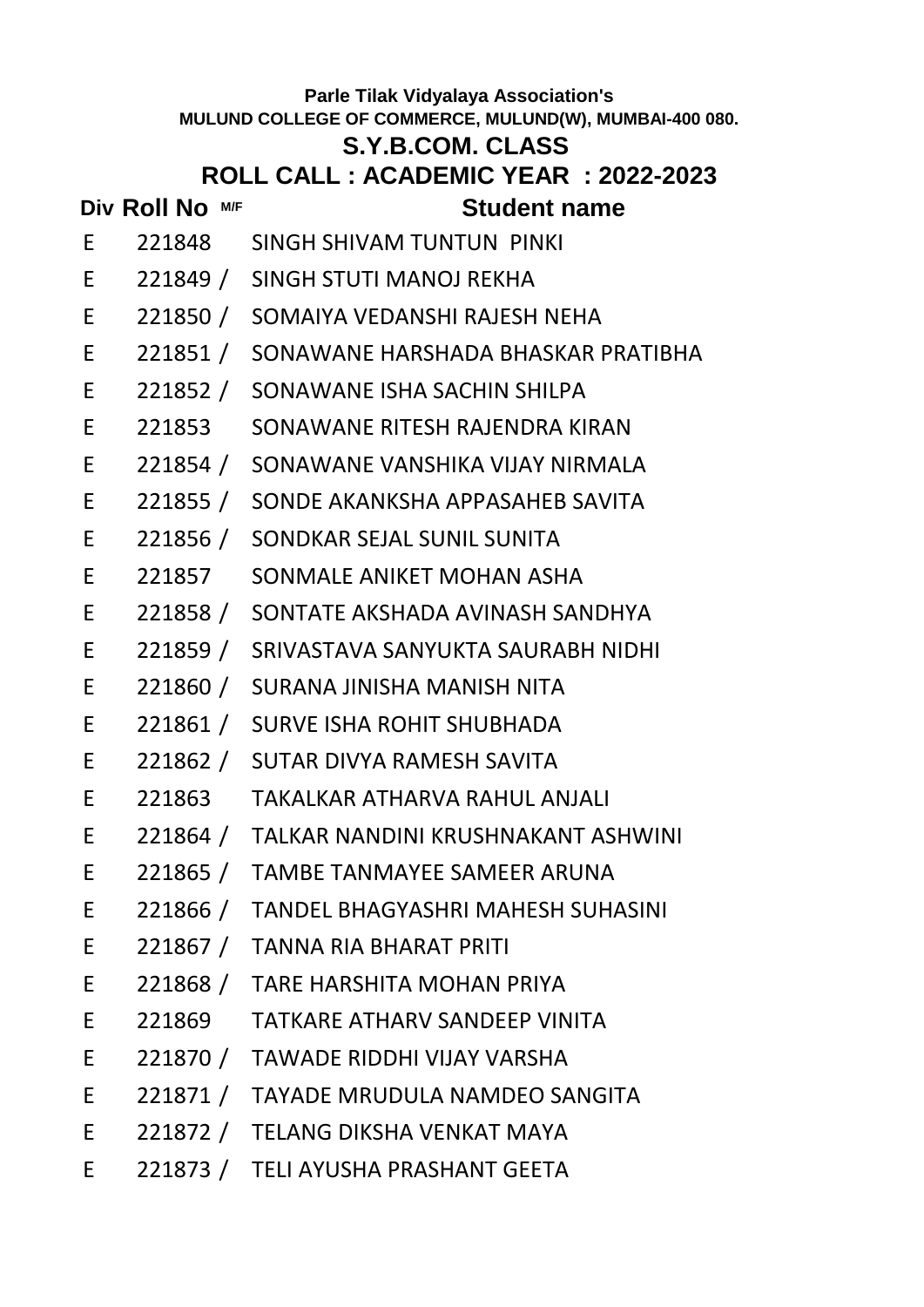# **Div Roll No M/F Student name Parle Tilak Vidyalaya Association's MULUND COLLEGE OF COMMERCE, MULUND(W), MUMBAI-400 080. S.Y.B.COM. CLASS ROLL CALL : ACADEMIC YEAR : 2022-2023** E 221874 / THAKKAR DISHA CHETAN NEETU E 221875 / THAKKAR VISHRUTI ROHIT HARSHA E 221876 THAKKAR YASH HARESH NEETA E 221877 / THORAT NIRJALA ANANDA PADMA E 221878 / THORAT PRIYANKA PANDURANG SUNITA E 221879 / THORAT TANVI PRAMOD ANJALI E 221880 TIWARI ANSHUL JAINENDRA SAVITA E 221881 / TIWARI ANUSHA SANJAY SADHANA E 221882 TODI DIVYESH SUSHEEL ANJANA E 221883 TOMAR ADITYA DEVENDRA SEEMA E 221884 TOMAR SAKSHAM VIJAY SADHANA E 221885 TOMPALA TANMAY SANKARARAO NAYANA E 221886 / TRIPATHI DIVYA MANOJKUMAR ARCHANA E 221887 TUPE HARSH ASHOK UJWALA E 221888 / UDIYAR MAGESWARI RAMESH SHARMILA E 221889 UGALE ATHARVA SATISH DEEPA E 221890 / UMBARKAR ASHWINI SAHEBRAO NIRMALA E 221891 UNDE KUNAL RAJESH CHITRA E 221892 / URANKAR SAKHI NAVIN PREKSHA E 221893 / VAIRAT SHWETA BALU KUNDA E 221894 / VAITY JANHAVI LILADHAR JYOTSNA E 221895 / VAZE AARYA RAJESH ARCHANA E 221896 / VENGURLEKAR SWARA VIDYADHAR REKHA E 221897 / VERMA KHUSHI ASHOK SUNITA E 221898 / VICHARE TEJASWINI ASHOK ARTI E 221899 WADEKAR AJAY SANTOSH SAPANA